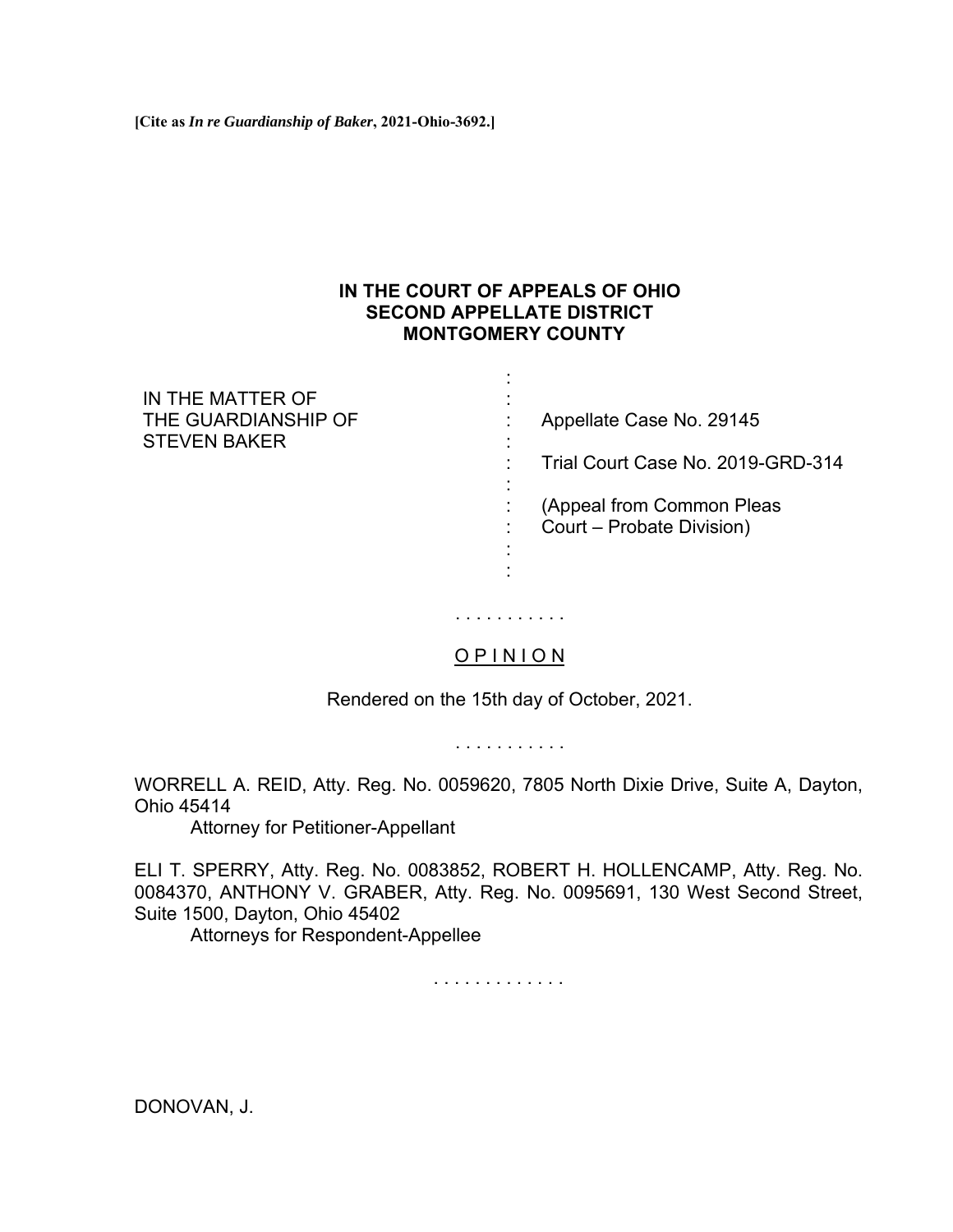**{¶ 1}** Donald Baker, Sr., and Harold Bryant ("Movants") appeal from the June 1, 2021 order of the probate court denying their motion to vacate the probate court's appointment of Eli Sperry, an attorney, as guardian for the person and estate of Steven Baker. We affirm the judgment of the probate court.

**{¶ 2}** On August 13, 2019, Sperry filed an Application for Appointment of Guardian of Alleged Incompetent, pursuant to R.C. 2111.03, representing to the probate court that Steven Baker was "incompetent by reason of (R.C. 2111.01(D)) Dementia." On a form designed to designate next of kin, Sperry listed "Pamela Everhart" at a Dayton address. The court set the matter for a hearing on September 3, 2019, and a notice of the September 3 hearing was sent to Pamela Everhart.

**{¶ 3}** Sperry further filed an Applicant's Report, which stated that Baker had been diagnosed with "Dementia of the Alzheimer type with behavioral disturbances" and that he resided in his own home. The report stated that there were allegations of "[a]buse, neglect, or exploitation of the proposed ward." The report further provided: "Mr. Baker is believed to have been financially exploited by friends/family. Mr. Baker's niece, Pamela Everhart, is his former POA. Ms. Everhart executed a Quit Claim Deed for Mr. Baker's home, transferring the property to herself (using her POA position) and signed for [Baker] as his POA." According to the report, Sperry had been contacted by Adult Protective Services concerning the "dwindling" of Baker's financial reserves "by someone other than himself"; it asserted that Baker was "attempting to stop the exploitation," but he was "limited by his Dementia." The report asserted that an assisted living facility or an extended care facility would be appropriate for Baker.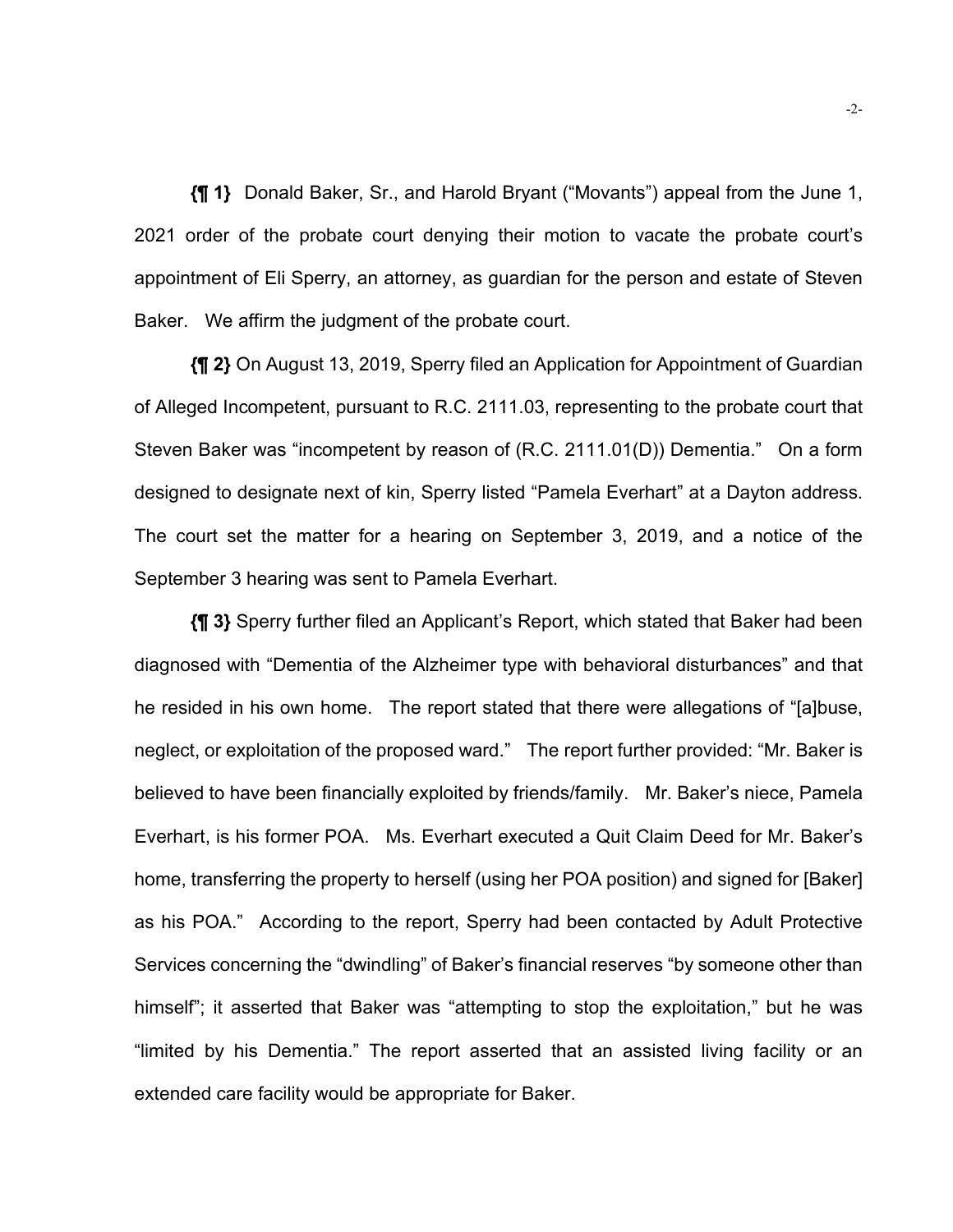**{¶ 4}** An affidavit in support filed by Sperry stated that the Dayton Veteran Administration (VA) referred Baker to Adult Protective Services because of concerns about financial exploitation. The affidavit stated that Sperry had personally reviewed Baker's medical records, which were provided by the Dayton VA, but that the Dayton VA took the position that it was not authorized "to prepare and release a statement of expert evaluation" for Baker. The affidavit further stated that Sperry had been unable to procure a statement of expert evaluation to accompany his application to be appointed guardian of the person and estate of Baker.

**{¶ 5}** On August 14, 2019, the court investigator's report on the proposed guardianship was filed. It stated that Baker had a "fair" understanding of the concept of guardianship; that his attitude was "consenting"; that there was no statement of expert evaluation; and that Pamela Everhart, Baker's niece and only listed next of kin, was alleged to have financially exploited Baker.

**{¶ 6}** On September 9, 2019, the magistrate continued the September 3, 2019 hearing until October 31, 2019, noting that Everhart had not been properly served and that Sperry had not received a statement of expert evaluation. The court ordered that notice of the hearing be served upon Everhart by certified mail at her last known address.

**{¶ 7}** On September 11, 2019, a statement of expert evaluation was filed. It stated that Baker had been evaluated on September 4, 2019, at his home by Kara E. A. Marciani, PSy.D.ABPP, a licensed clinical psychologist who was board certified in forensic psychology. The evaluation concluded that Baker "exhibited deficits in memory and executive functioning (e.g. planning, sequencing, abstraction, judgment, and problem solving) that were consistent with diagnosis of Major Neurocognitive Disorder." It further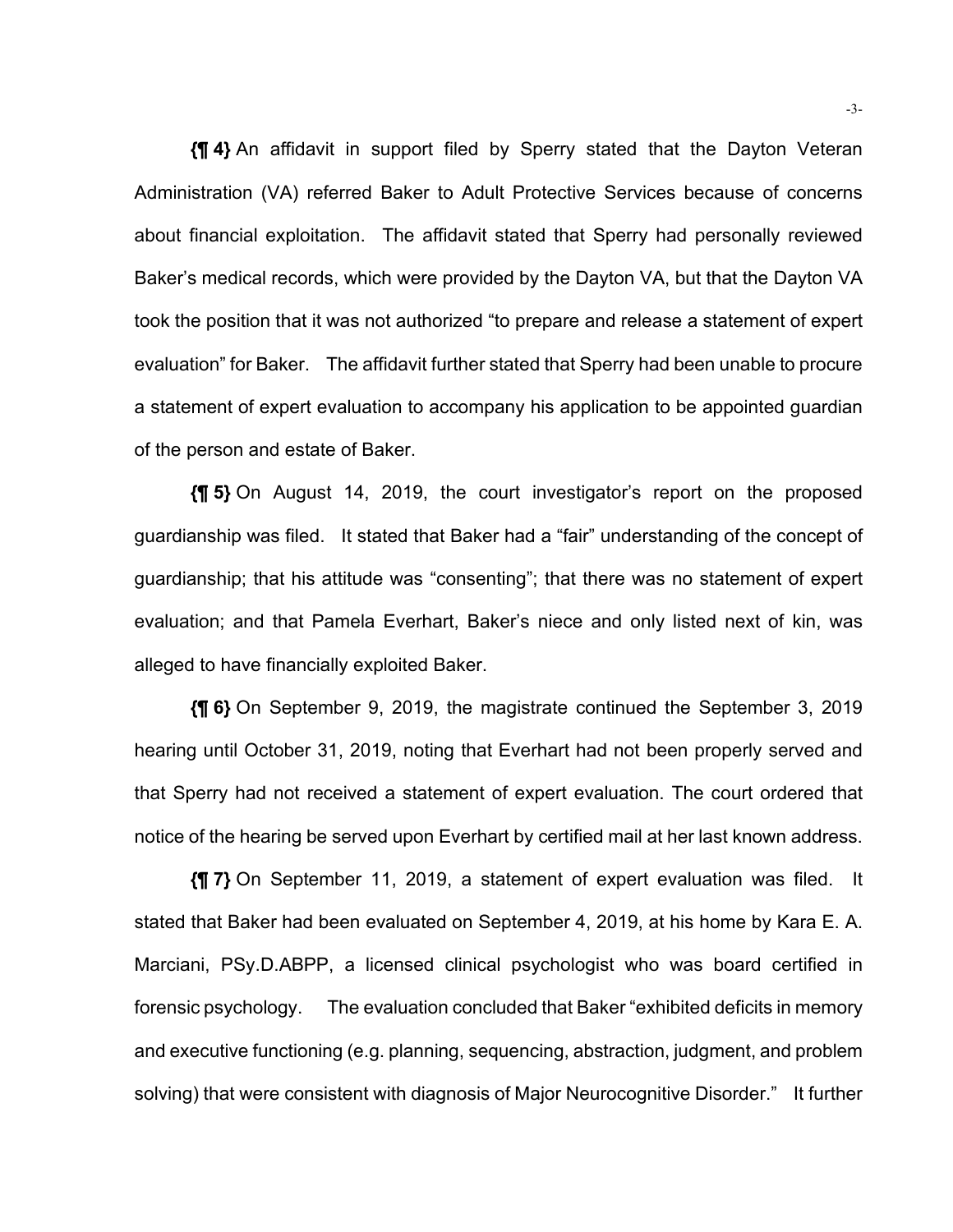stated:

The results of the present evaluation suggest that Steven Baker is no longer able to take proper care of his person or estate. In light of the present findings, it is the undersigned's opinion with reasonable psychological certainty that he needs a guardian of person and estate. The deficits Mr. Baker possesses are expected both to persist indefinitely and worsen as he ages. It is subsequently expected that he will need a guardian for the foreseeable future. Given that Mr. Baker has been the repeated victim of financial exploitation, the appointment of a guardian marks the least restrictive intervention in this case, as Court oversight will be necessary to insure that he is not similarly victimized in the future.

**{¶ 8}** On November 5, 2019, the magistrate filed an entry which stated that notice of the filing of the action and of the hearing had not been properly served upon Everhart, that the certified mail sent to her had been held for the required period and was being returned to the Court marked unclaimed, and that the hearing would be continued until December 17, 2019.

**{¶ 9}** On November 15, 2019, Sperry filed a motion to appoint a special process server to perfect service on Everhart; the court granted the motion. On December 11, 2019, Sperry filed an amended next of kin form, which listed Everhart's address as "unknown." On the same day, Sperry informed the court that service could not be made upon Everhart and that he had attempted to find her address by "asking relatives and next of kin" and checking local directories, including "Lexis Nexis People Finder."

**{¶ 10}** On December 17, 2019, the magistrate conducted a hearing and issued a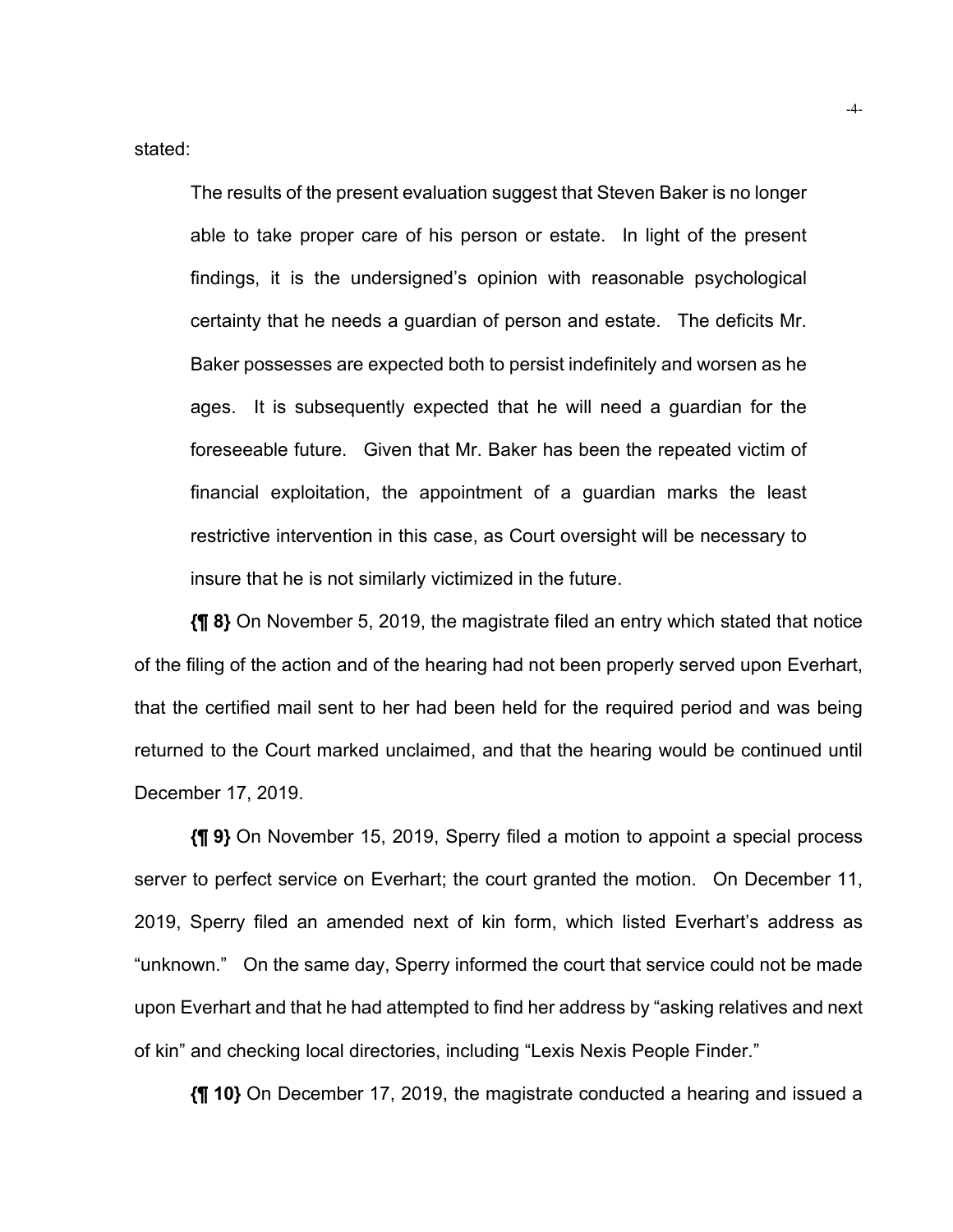decision finding that Baker was incompetent pursuant to R.C. 2111.01(D) and that guardianship of the person and estate was necessary. The magistrate found that Sperry was "a suitable and competent person" and recommended that he be appointed as guardian of the person and estate of Baker. The specific powers conferred were "as described and limited to those powers contained in the Letters of Guardianship issued by this Court." The same day, the probate court issued a judgment adopting the magistrate's decision and appointing Sperry as guardian of Baker's person and estate.

**{¶ 11}** On March 12, 2020, Sperry filed a notice/application for change of residence, which stated that Baker's home health agency had terminated his services because he required a higher level of supervision and care than it could provide. The court approved the application.

**{¶ 12}** On June 9, 2020, Sperry filed an application for authority to expend funds, namely a payment of no more than \$400 to Cox Media for publication costs related to a land sale in the Montgomery County Probate Court (Case No. 2020 MSC 00119).

**{¶ 13}** On February 17, 2021, Harold Bryant, pro se, filed a guardianship complaint, asserting that he was Baker's "Durable POA and 1st cousin." On an attached sheet, Bryant asserted that he was "[p]etitioning the court for an Emergency Motion for Temporary Restraining Order to Terminate the private sale" of Baker's home on Rockport Avenue. Bryant argued that the closing was scheduled for Thursday, February 18, 2021, and that that the sale is not in Baker's best interest. According to Bryant, Harold and/or Verna Bryant were granted Baker's power of attorney on June 21, 2018, and Sperry had not honored it. Bryant requested that the guardianship be terminated and a new guardian be appointed. He also alleged that Baker was being physically abused at his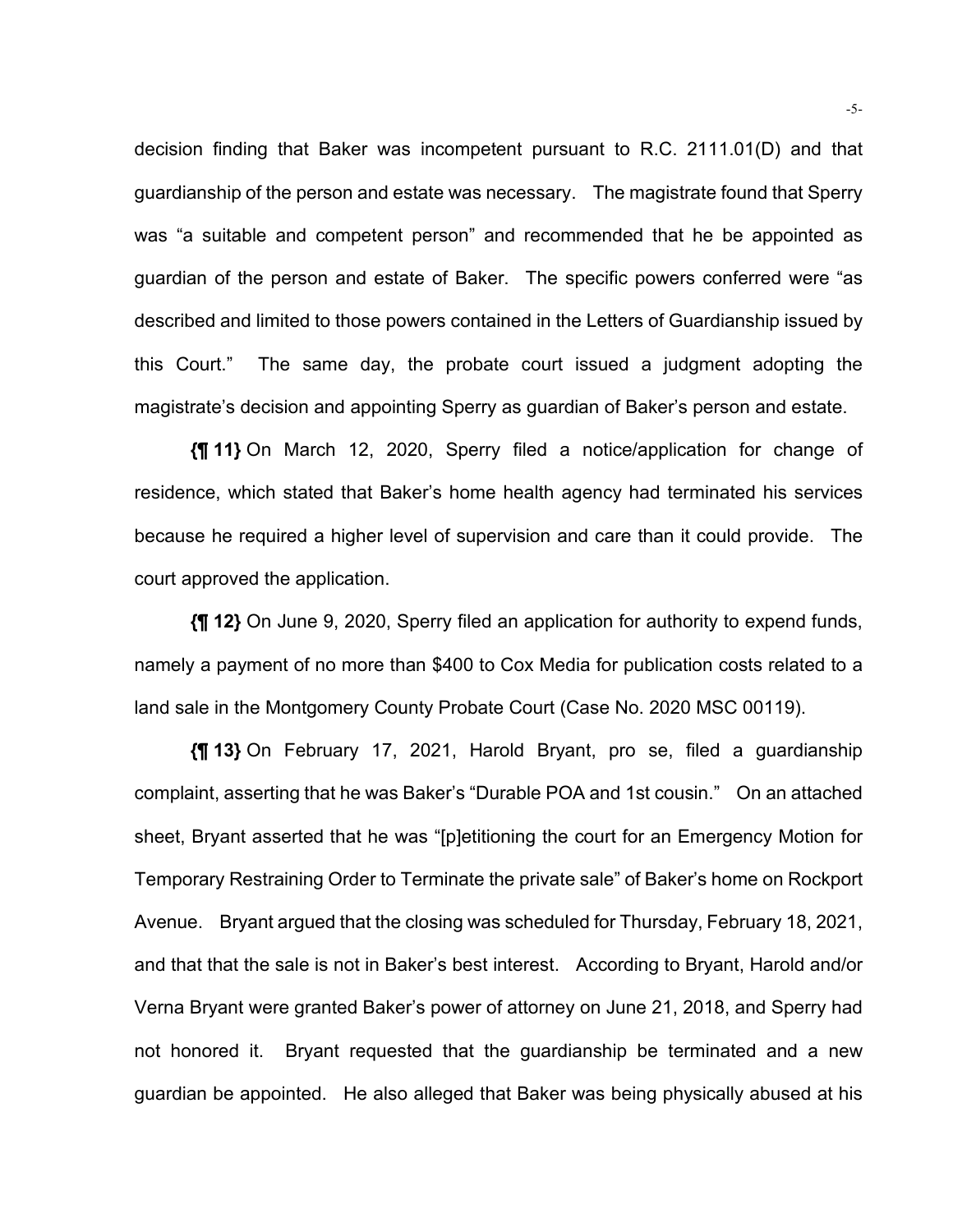current facility.

**{¶ 14}** Sperry responded to the complaint on the same day. Sperry asserted that Baker had several health and mental health issues, which required his placement in an extended care facility. He also asserted that he had not been aware of Bryant's power of attorney, and that Baker had "had several Power of Attorneys[;] in fact, his niece used a recorded Power of Attorney to illegally transfer the subject property to herself, which the Guardian was able to have undone."

**{¶ 15}** On March 5, 2021, Sperry filed a guardian's report stating that Baker was residing at a nursing home; Sperry also filed an annual guardianship plan which stated that Baker's home "should be sold soon" through the land sale action in the probate case to save on the costs of maintaining the property.

**{¶ 16}** On March 8, 2021, the probate court issued a "Disposition of Guardianship Complaint," stating that it had considered the complaint and found that a hearing was not necessary, and no further action would be taken at that time.

**{¶ 17}** On April 9, 2021, Sperry filed a motion for an order revoking powers of attorney. The motion stated that Harold Bryant allegedly had an unrecorded financial power of attorney over Baker and was attempting to use the power of attorney to transfer the property that was subject to the land sale action to himself before the anticipated closing date, notwithstanding his knowledge of the land sale action. Thus, Sperry requested an order revoking any powers of attorney over Baker. The magistrate set the motion for a hearing on May 24, 2021. Bryant was served at an address in Duncanville, Texas by certified mail, as evidenced by a return receipt.

**{¶ 18}** On May 17, 2021, Bryant filed a motion to vacate proceedings and to restore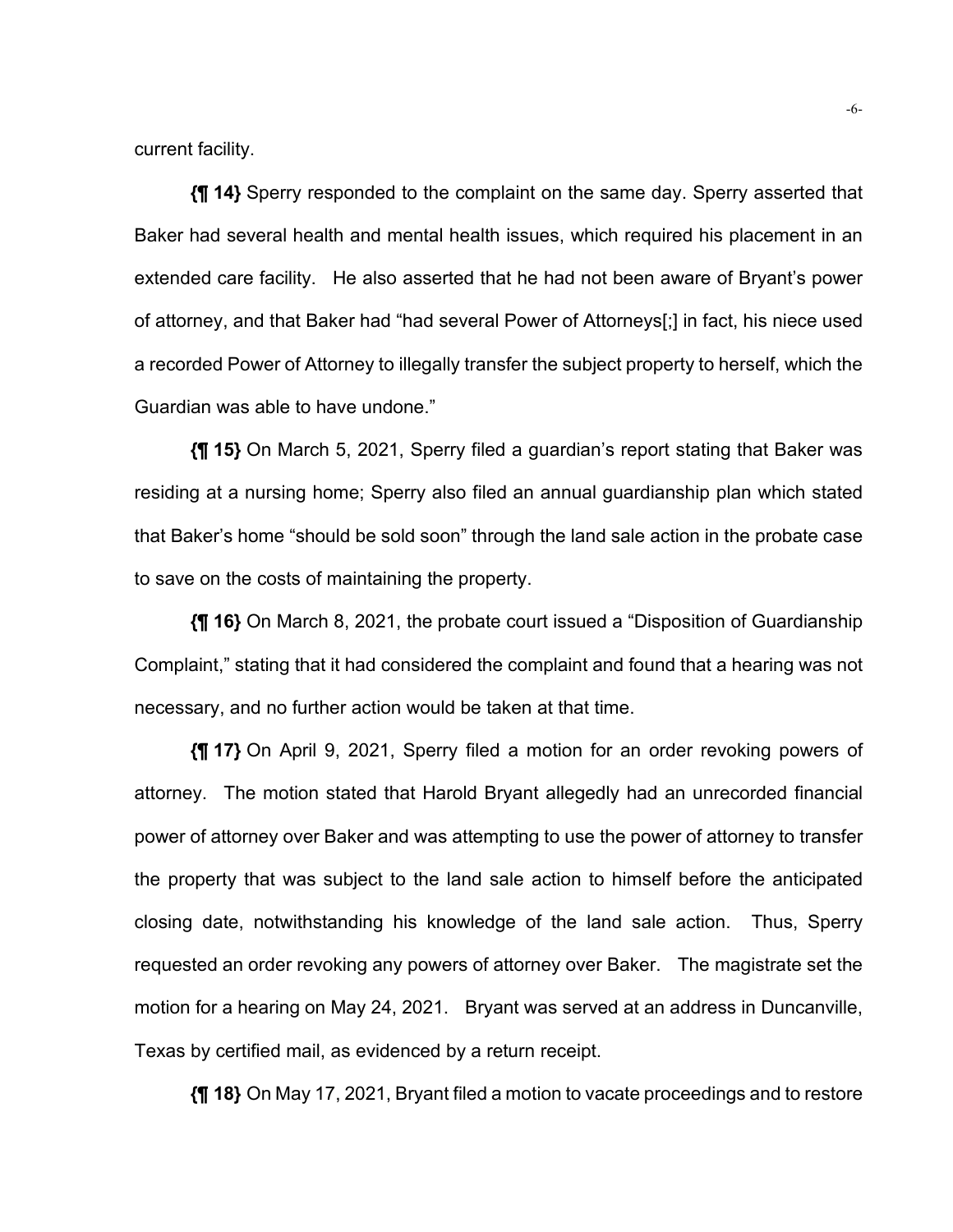Baker's "competency and property." The motion asserted that Bryant, as attorney-infact, brother, and next-of-kin for Baker, sought to vacate the appointment of a guardian for Baker, because Baker's "next of kin, all of whom [were] residents of Montgomery County, Ohio, when Eli T. Sperry filed for guardianship, were not served with notice as is mandated by law." The motion further asserted that, if Sperry had "engaged in even a cursory search of the public records, including a free Google search, he would have easily discovered that Donald L. Baker, and Carolyn L. Williams were the next of kin of Steven Baker, known to reside in Montgomery County, Ohio." The motion argued that the judgment appointing a guardian was "void or voidable" and should be vacated pursuant to R.C. 2111.47 and/or Civ.R. 60(B)(5).

**{¶ 19}** The motion further asserted that Bryant had standing to set aside the judgment because he was Baker's attorney-in-fact, and that Donald L. Baker ("Donald") had standing as Baker's next of kin. Movants argued that they had been entitled to notice as mandated by law and that the notice mandated by R.C. 2111.04 was a "condition precedent" to the appointment of a guardian and the issuance of letters of authority. They also asserted that Baker's next of kin, including Donald, had been denied their right to due process, as they were not served with notice of the hearing on the application for the appointment of Sperry as guardian. Movants asserted that the probate court "did not have jurisdiction" and that Sperry had committed "fraud upon the court." Movants argued that they had "a meritorious defense" and had filed their motion within a reasonable time, "since they were not given notice of the hearing in the first place." Finally, they asserted that Donald had only recently received notice that Sperry had been appointed as guardian, by virtue of the land sale proceeding.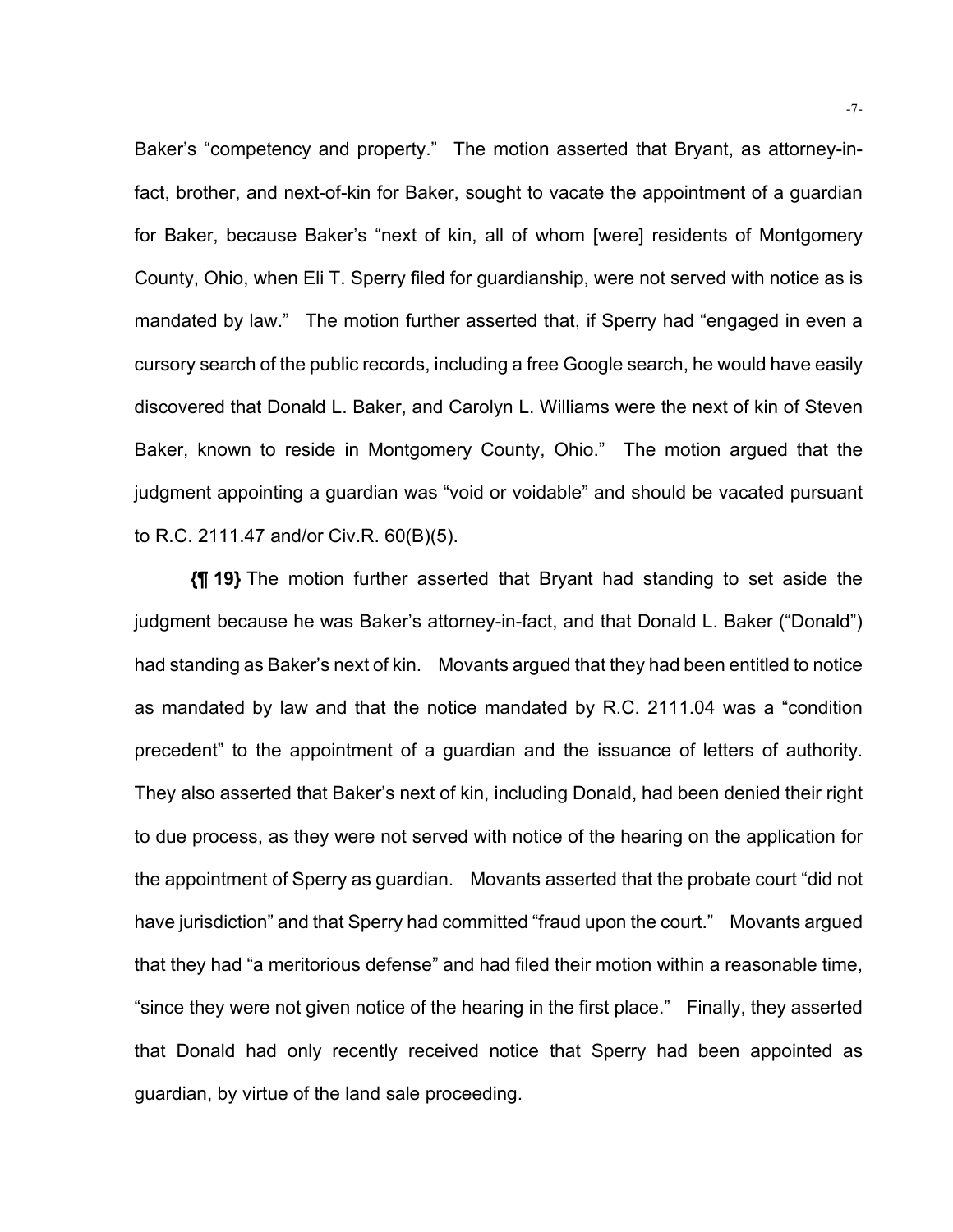**{¶ 20}** An "Affidavit of Harold Bryant and Donald Baker" was attached to the motion (Exhibit A). The affidavit stated that Susie (Baker) Weaver died on August 15, 2014, that she was survived by Steven Baker, her daughter Carolyn Williams ("Carolyn"), and Donald Baker, and that Steven Baker did not have any children. The affidavit further stated that Donald had lived at a Seven Gables Avenue address in Dayton "continuously, before 1990" and that Carolyn had lived at a Prescott Avenue address in Dayton "continuously, before October 24, 2014."

**{¶ 21}** The following documents were also attached to the affidavit: Susie Weaver's obituary, documents reflecting Donald's home address on Seven Gables Avenue in Trotwood and Carolyn's address on Prescott Avenue in Dayton, an affidavit of Julia Wingard, Baker's cousin, and a "Statutory Durable Power of Attorney," purportedly signed by Baker.

**{¶ 22}** The statutory durable power of attorney appointed "Harold Bryant &/or Verna Bryant, \* \* \* resident of 918 Westminster Lane, Duncanville, Texas 75137, as [Baker's] true and lawful Attorney-in-Fact, to act for [him] in any lawful way" with respect to all of the powers initialed on the document. On this document, the initials "SB" appeared next to paragraph (O), which indicated the granting of "[a]ll of the powers listed in (A) through (N)." The document also indicated that the power of attorney granted therein was "not affected by [Baker's] subsequent disability or incapacity." The document was notarized and dated June 21, 2018.

**{¶ 23}** Julia Wingard's affidavit stated that she was Baker's cousin and that Carolyn Williams and Donald Baker were residents of Dayton, Montgomery County, Ohio, "before and during the time" that Sperry filed his application to become guardian.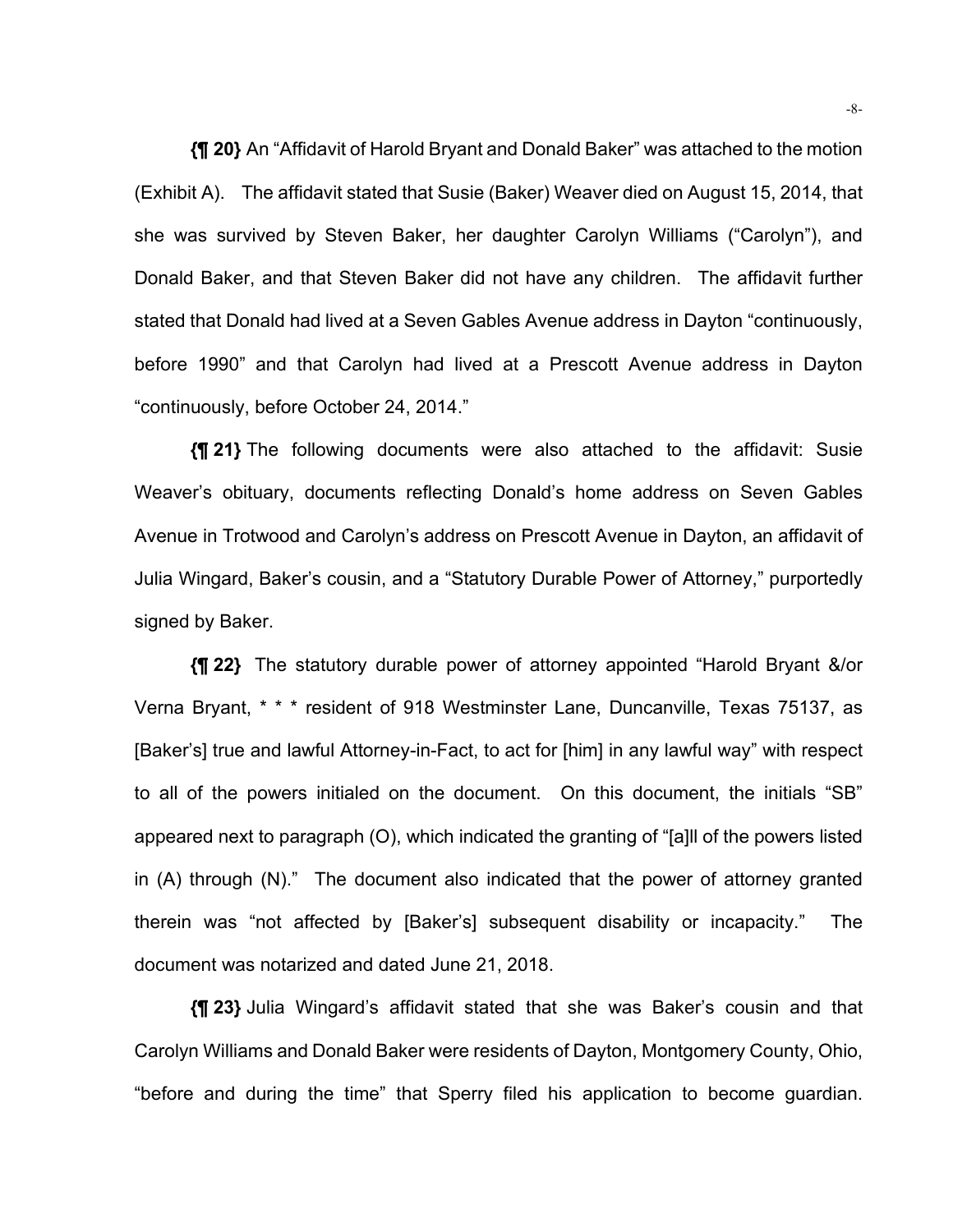According to Wingard, a title search of the 5303 Rockport Avenue property in Dayton, Ohio, "shows that [Baker] initially obtained the title via an Affidavit of Survivorship, filed as File # 2014-00050997," and the certificate of death attached to the affidavit of survivorship "shows the Decedent as Susie Lily Weaver, who died on 8/14/2014 \* \* \*. The Informant's Name was Steven L. Baker, who was listed as the Decedent's son." Wingard averred that the real estate described in the affidavit of survivorship was the same real estate described in the complaint to sell real estate in Case No. 2020 MSC 00119. According to Wingard, the document attached to her affidavit as Exhibit E, the Montgomery County Auditor's Master Tax List, showed "Donald L. Baker, of 5849 7 (Seven) Gables Ave., Dayton, OH 45426, as the owner of the home." Further, the document attached as Exhibit G, the Montgomery County Auditor's Master Tax List, showed "Carolyn L. Williams, of 4072 Prescott Ave., Dayton, OH 45406, as the owner of the home."

**{¶ 24}** Wingard averred that the Master Tax List showed that Carolyn's title "became fully vested on account of the death of Susie L. Weaver, aka Susie L. Baker." She asserted that a reasonable search for Baker's next of kin should have revealed that Susie L. Weaver was Baker's mother, that Donald was Baker's brother, and that Carolyn was Baker's sister. Wingard averred that Sperry had failed to notify Donald and Carolyn of his application for guardianship.

**{¶ 25}** On May 19, 2021, Bryant filed a motion to cancel the May 24, 2021 hearing pending a ruling on his motion to vacate proceedings. The court denied Bryant's request to cancel the May 24 hearing, but it converted the hearing to a pretrial conference on Sperry's motion to revoke all powers of attorney.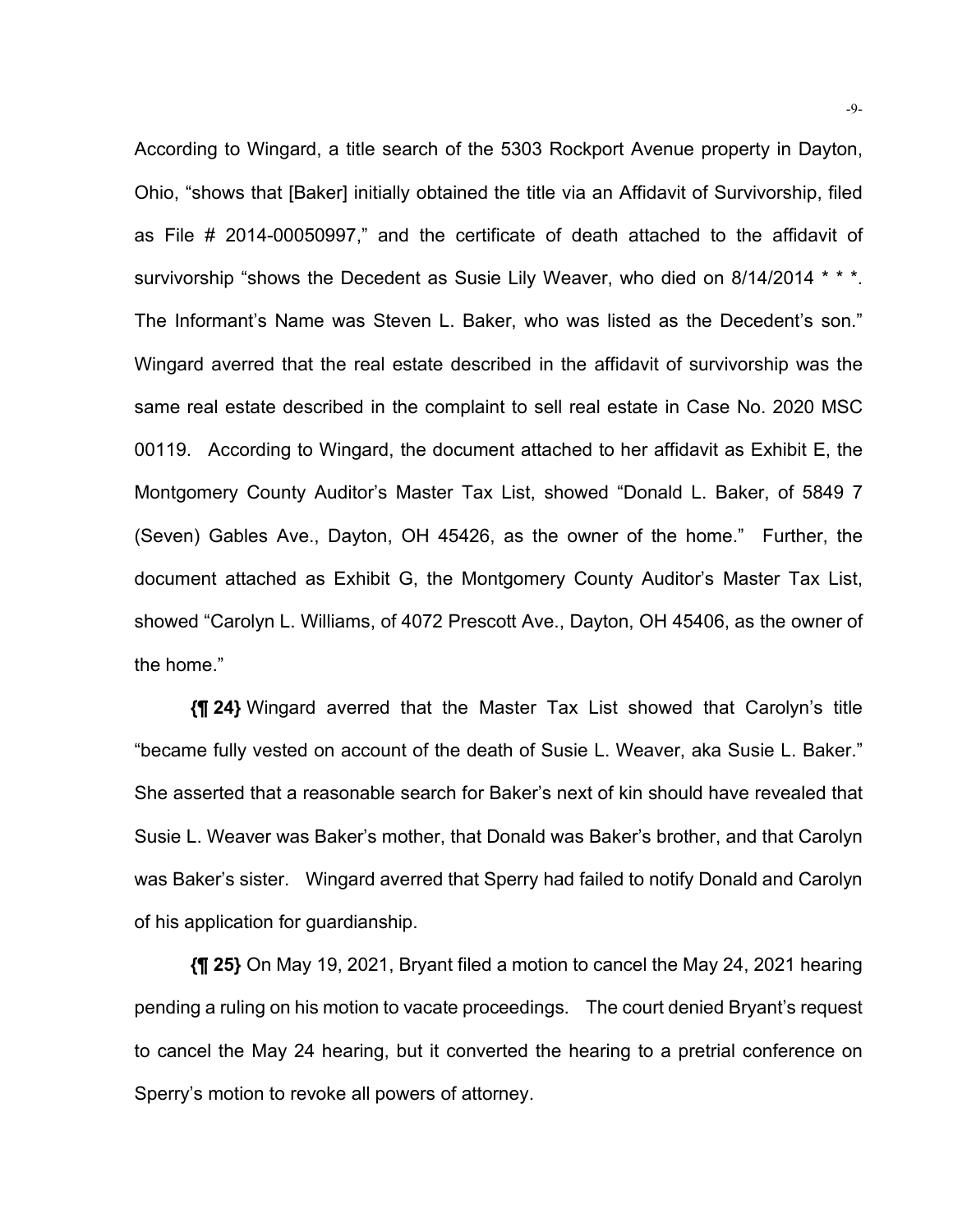**{¶ 26}** On May 28, 2021, Sperry opposed Movants' motion; he asserted that Bryant did not have standing to request the relief sought, that "the letters of appointment in this matter were not improperly issued pursuant to R.C. 2111.47," and that Movants' requests under Civ.R. 60(B) were "untimely and meritless." Sperry argued:

\* \* \* As sworn to in the Oath of Guardian, the undersigned has, and will continue to, protect Steven's Baker's interests and to make all decisions based on the best interest of Steven Baker. \* \* \* Harold Bryant, as 'attorneyin-fact,' and Donald Baker, now seek to impede this oath, reverting the state of Steven Baker's affairs back to the financial exploitive state that justified the appointment of an emergency and permanent guardian. There is no better evidence of the malicious intent behind movants request than Harold Bryant's attempt to transfer Steven Baker's property to himself the day before the anticipated closing date on the Land Sale Action under 2020 MSC 00119.

**{¶ 27}** Sperry asserted that he had not been provided a copy of Bryant's power-ofattorney until May 17, 2021. According to Sperry, since Bryant had not asserted any interest beyond his alleged power of attorney (which Sperry had requested that the court revoke), Bryant did not have a right to seek the relief requested, had no personal stake in the outcome of this guardianship, and thus lacked standing. Sperry asserted that, contrary to the Movants' assertion, he (Sperry) "provided proper notice to the next of kin known to reside in this state at the time of the application." Sperry further asserted that, once he learned of the Movants' existence, he provided legal and actual notice to them.

**{¶ 28}** Sperry asserted that, pursuant to R.C. 2111.04, he had "met his notice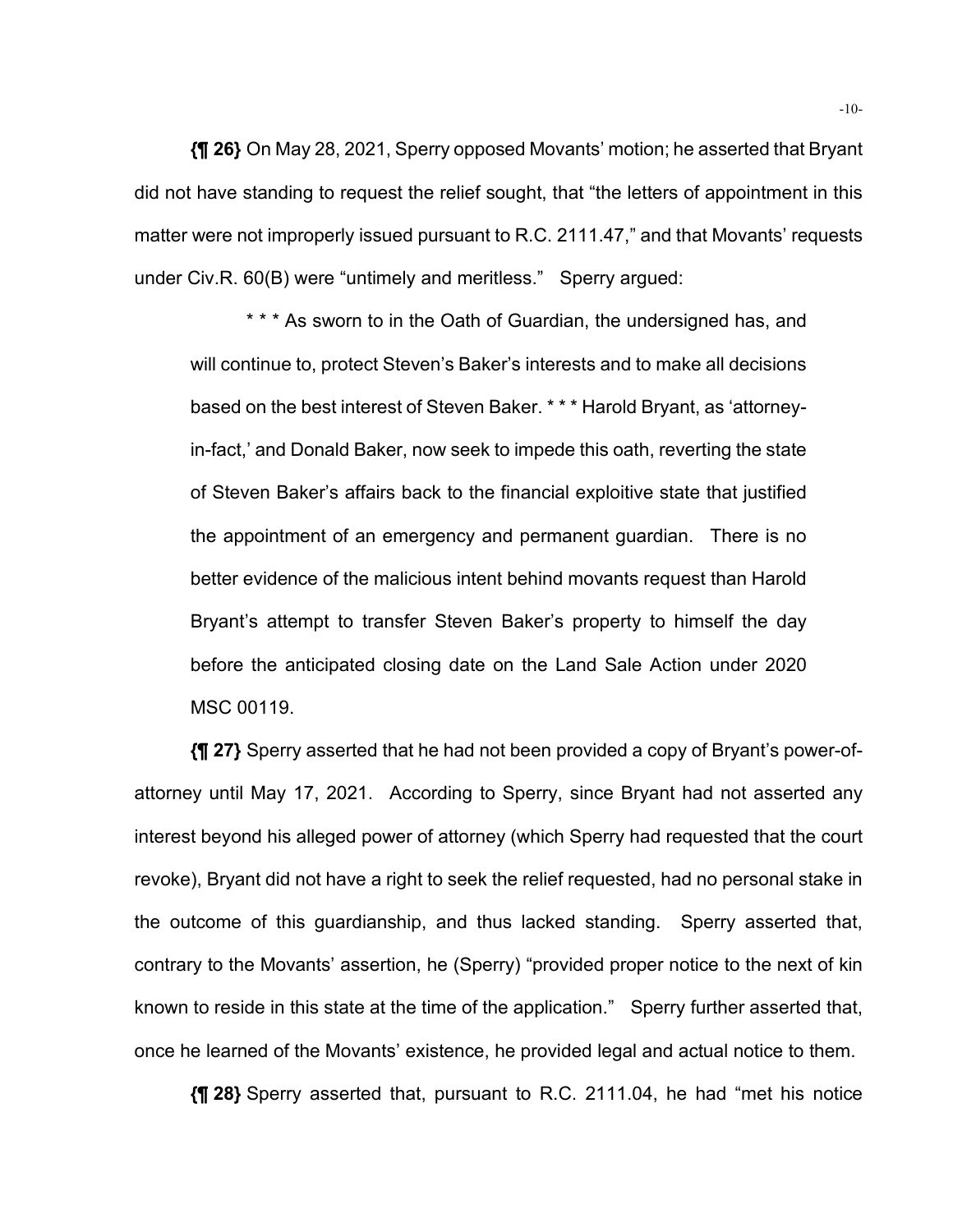obligations, providing notice to the next of kin known at the time of the application," and it was of no consequence to the validity of his appointment as guardian that he or the court later learned of "different next of kin." For all of these reasons, Sperry asked that Movants' requests for relief pursuant to R.C. 2111.47 be denied.

**{¶ 29}** Regarding Civ.R. 60(B), Sperry asserted that the probate court should deny movants' motion because they had failed to demonstrate a meritorious defense or entitlement to the relief sought under Civ.R. 60(B)(5), and their request was untimely. Sperry asserted that no meritorious defense existed because he had properly served notice on the next of kin known at the time of the application for guardianship. Sperry further asserted that, on February 8, 2020, he personally met with Donald at Baker's residence and provided legal and actual notice to Donald of the proceedings. Two days later, Sperry also had a telephone conversation with Donald Baker Jr., who was handling his father's (Donald's) affairs and who resided in his home; four days later, Sperry sent him an appointment reminder. The next week, Sperry and Donald discussed Baker's living situation. And with respect to "attorney-in-fact" Bryant, Sperry asserted that he (Sperry) had not been aware of Bryant's existence until just before Bryant "maliciously attempted to steal" Baker's property using an unrecorded power of attorney, the day before the closing on Baker's land sale under 2020 MSC 001119.

**{¶ 30}** Sperry further asserted that, in addition to proper notice having been served on the next of kin known at the time of the application and appointment, Movants had actual and legal notice of the guardianship "since as early as February 2020," but they waited until May 2021 to file their request for relief from the judgment appointing Sperry as guardian. According to Sperry, in an effort to avoid the untimeliness of their request,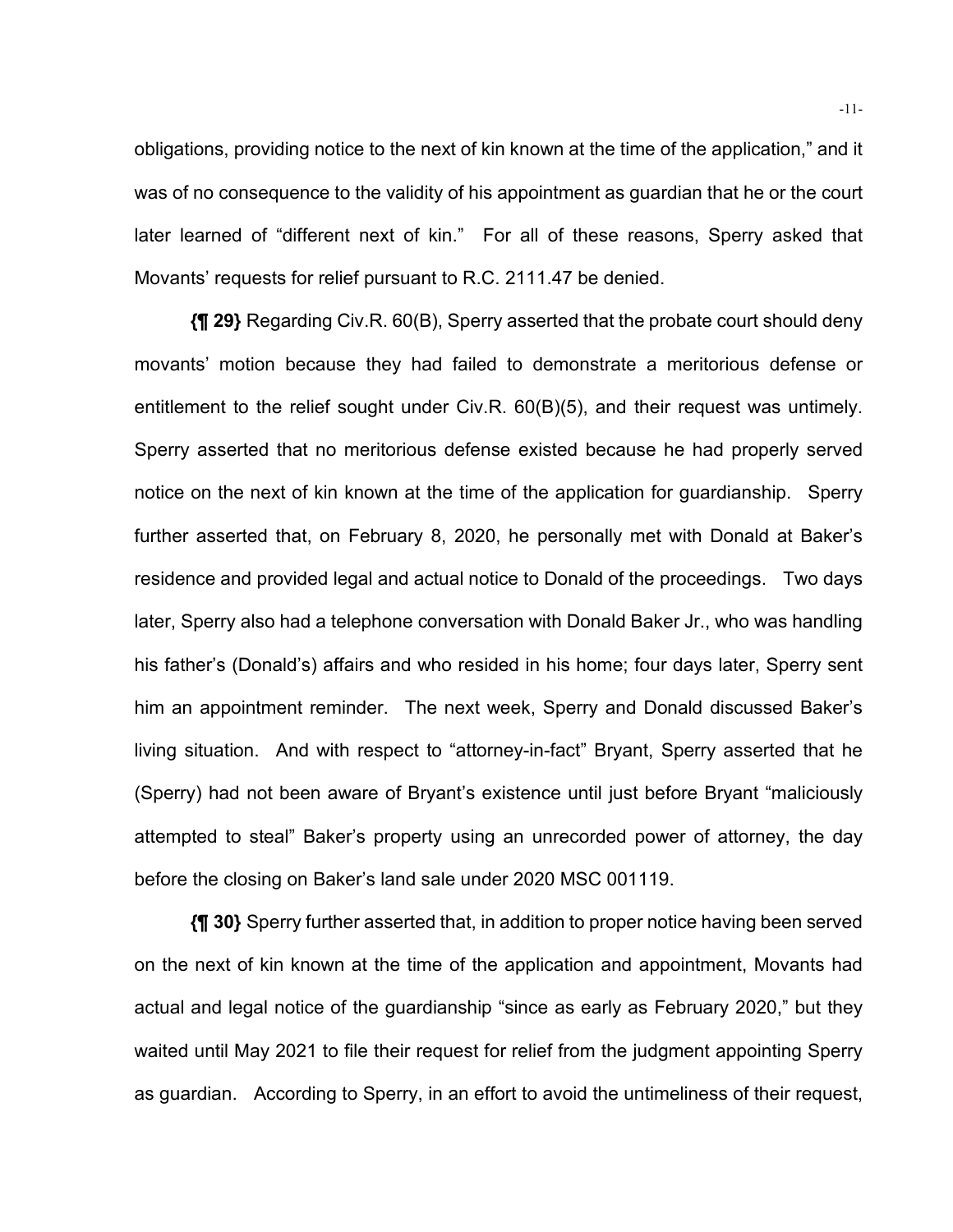Movants misrepresented to the court that they did not have notice until more recently, despite personally meeting and discussing the guardianship with Sperry on several occasions, and despite receiving notice through the related Land Sale Action no later than March 25, 2020. Sperry asserted that this "blatant misrepresentation" was consistent with the "malicious intent" behind the Movants' motion, which sought to restore Baker to a situation in which he had been financially exploited in the past and to steal his property "under the guise of statutory and civil relief."

**{¶ 31}** In its June 1, 2021 decision, the probate court noted that the Dayton VA had referred Baker to Adult Protective Services due to allegations of financial exploitation, and after an investigation, Adult Protective Services requested that Sperry apply to become Baker's guardian in order to protect Baker's interests. The court also noted that the next of kin form completed by Sperry provided the name and address of a known niece, Pamela Everhart, who Sperry attempted to serve. The court also cited Dr. Marciani's expert evaluation of Baker. The court further stated:

On March 12, 2020, a Complaint of Guardian for Authority to Sell Real Estate to Benefit Ward was filed in a related case in this Court, namely 2020 MSC 119. Along with said Complaint, Guardian filed Instructions for Service, requesting service be issued by certified mail to now known, Donald Baker, Mr. Baker's brother. Return receipt signed by Donald Baker of such notice was filed in said related case on March 25, 2020.

 In addition, as part of said Complaint, on March 12, 2020, Guardian filed a Motion for Service by Publication in said related case, petitioning the Court for an Order authorizing service by publication on "[t]he unknown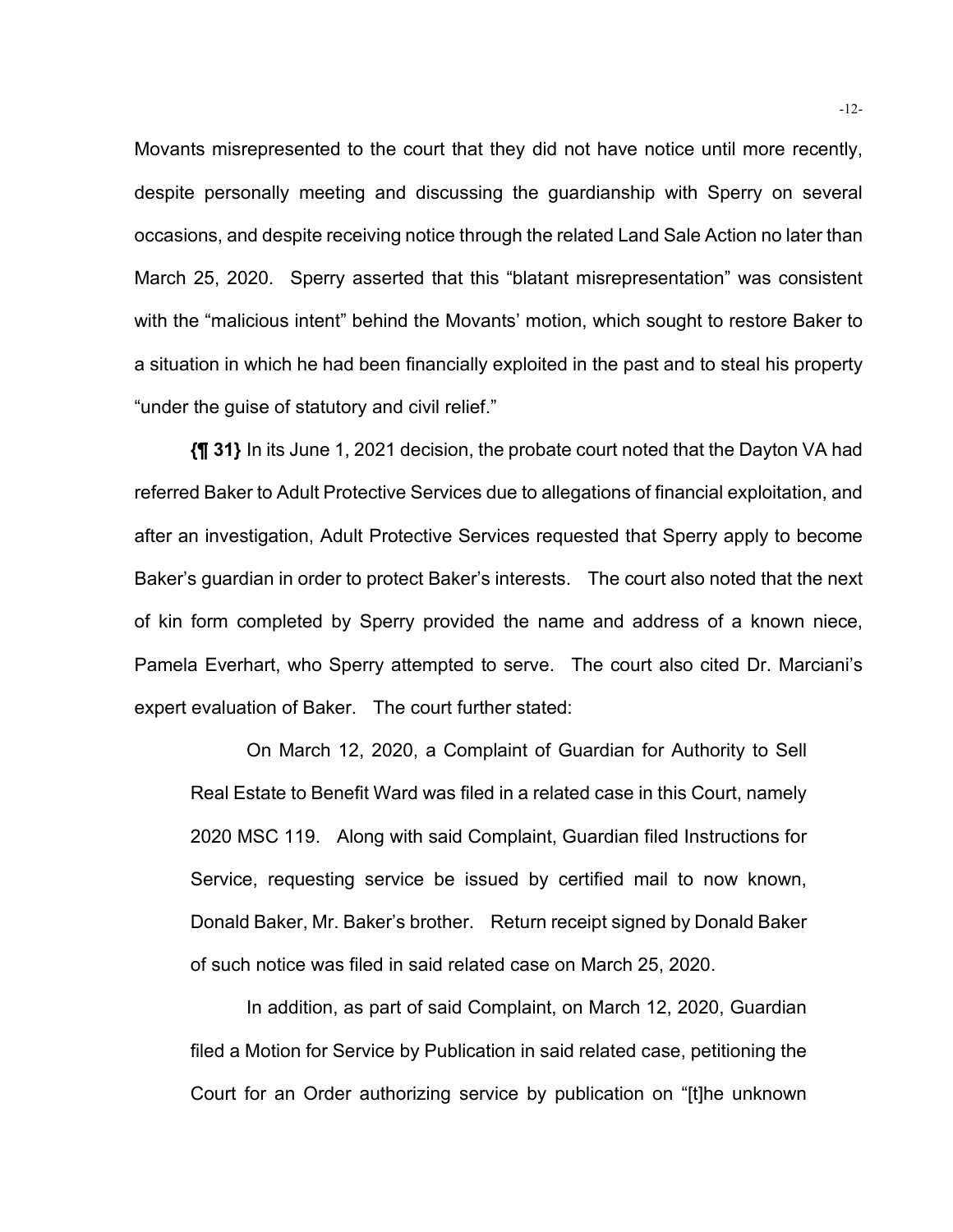persons entitled to the next estate of inheritance from Steven Baker. . ." Said Motion for Service by Publication was granted. Proof of said publication was filed in said related case on July 9, 2020, indicating that notice had been published in the Dayton Daily News three times, with the last day of publication being June 22, 2020.

**{¶ 32}** Although the Movants had attached a statutory durable power of attorney to their motion to vacate, and that power of attorney designated Bryant as an attorney-infact for Baker, the probate court determined that, at the time the next of kin form was filed, service was attempted, and the hearing was held "Mr. Baker's niece, Pamela Everhart, was Mr. Baker's closest known next of kin; Mr. Baker's siblings, Donald Baker and Carolyn Baker, were unknown." Thus, the court found that the R.C. 2111.04(A)(2)(b) notice requirement had been satisfied in this case. The court also found "no fraudulent conduct, nor any neglect of duty or incompetence" warranting Sperry's removal as guardian of Baker's property or estate. Finally, the court found that:

Donald Baker, Mr. Baker's brother and next of kin, had notice and knowledge of the guardianship established in this Case prior to March 25, 2020, as evidenced by the return receipt, signed by Donald Baker, filed in the related 2020 MSC 119 case. Moreover, Donald Baker and Mr. Baker's other next of kin had notice of the guardianship established in this Case in June of 2020, by reason of publication filed in the related 2020 MSC case. Still, Donald Baker and Harold Bryant waited nearly 14 months, or more, after knowledge of said guardianship, to file a motion for relief from the Judgment Entry Appointment of Guardian for Incompetent Person dated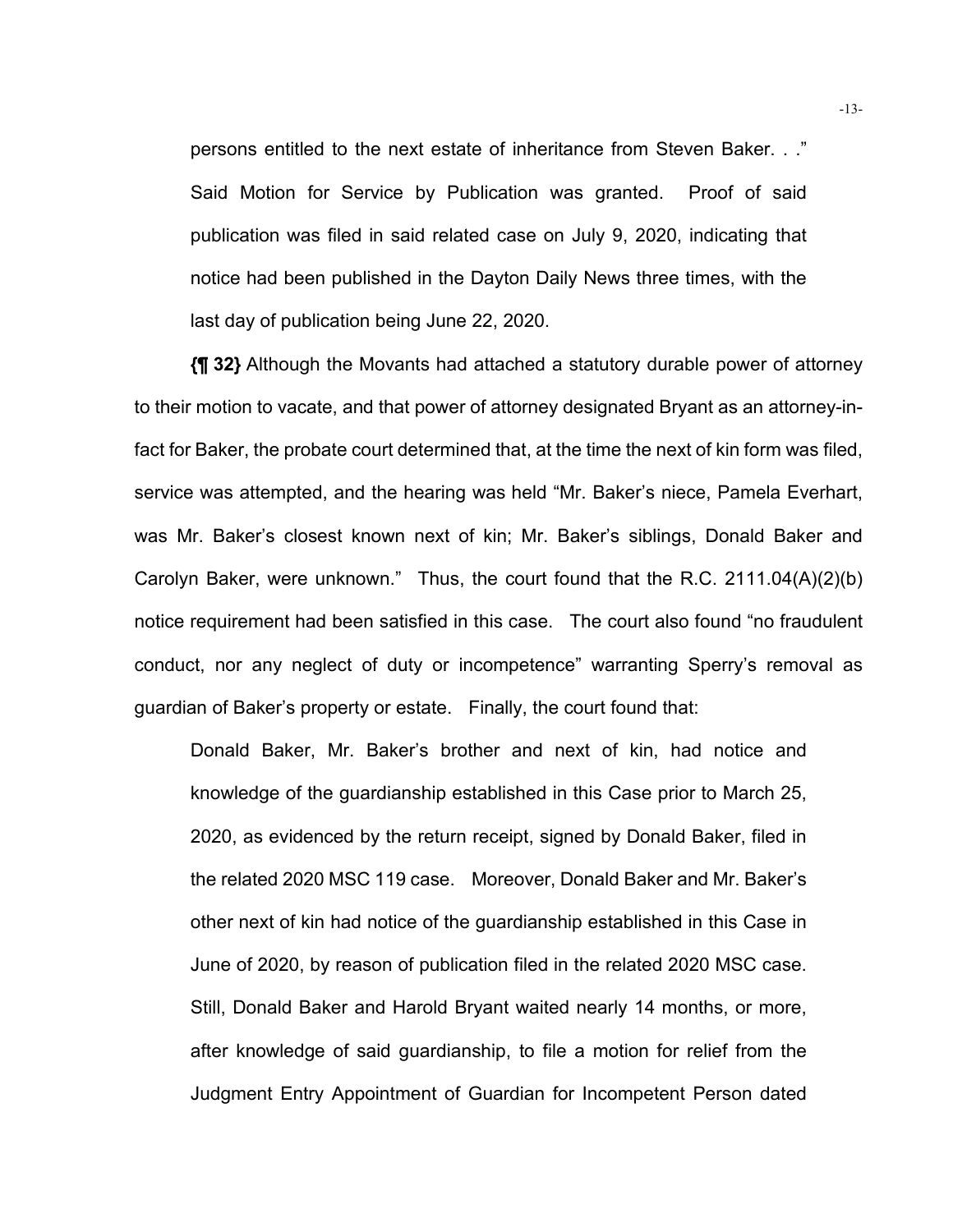December 17, 2019 in this Case.

Accordingly, the probate court concluded that Movants' Civ.R. 60(B)(5) motion for relief from the judgment appointing a guardian had been untimely, and it denied the motion.

**{¶ 33}** The Movants appeal, asserting three assignments of error, which we will consider together. They are as follows:

THE TRIAL COURT'S ENTRY DENYING MOTION TO VACATE PROCEEDINGS AND TO RESTORE WARD'S COMPETENCY AND PROPERTY, WAS CONTRARY TO LAW PURSUANT TO R.C. 2111.47, BECAUSE THE APPLICANT FAILED TO SERVE THE WARD'S NEXT OF KIN WHOM EVERYONE, WITH THE POSSIBLE EXCEPTION OF THE APPLICANT, KNEW TO RESIDE IN MONTGOMERY COUNTY.

THE TRIAL COURT'S ENTRY DENYING MOTION TO VACATE PROCEEDINGS AND TO RESTORE WARD'S COMPETENCY AND PROPERTY WAS CONTRARY TO LAW, AND AN ABUSE OF DISCRETION, AS THE MOVANTS MET ALL THE REQUIREMENTS OF  $CIV.R. 60(B)(5)$ .

 THE TRIAL COURT'S ENTRY DENYING MOTION TO VACATE PROCEEDINGS AND TO RESTORE WARD'S COMPETENCY AND PROPERTY WAS CONTRARY TO LAW, AND AN ABUSE OF DISCRETION, BECAUSE THE MOVANTS' ALLEGED OPERATIVE FACTS WERE OF SUCH HIGH EVIDENTIARY QUALITY THAT THE MOTION SHOULD HAVE BEEN SET OR A HEARING, AND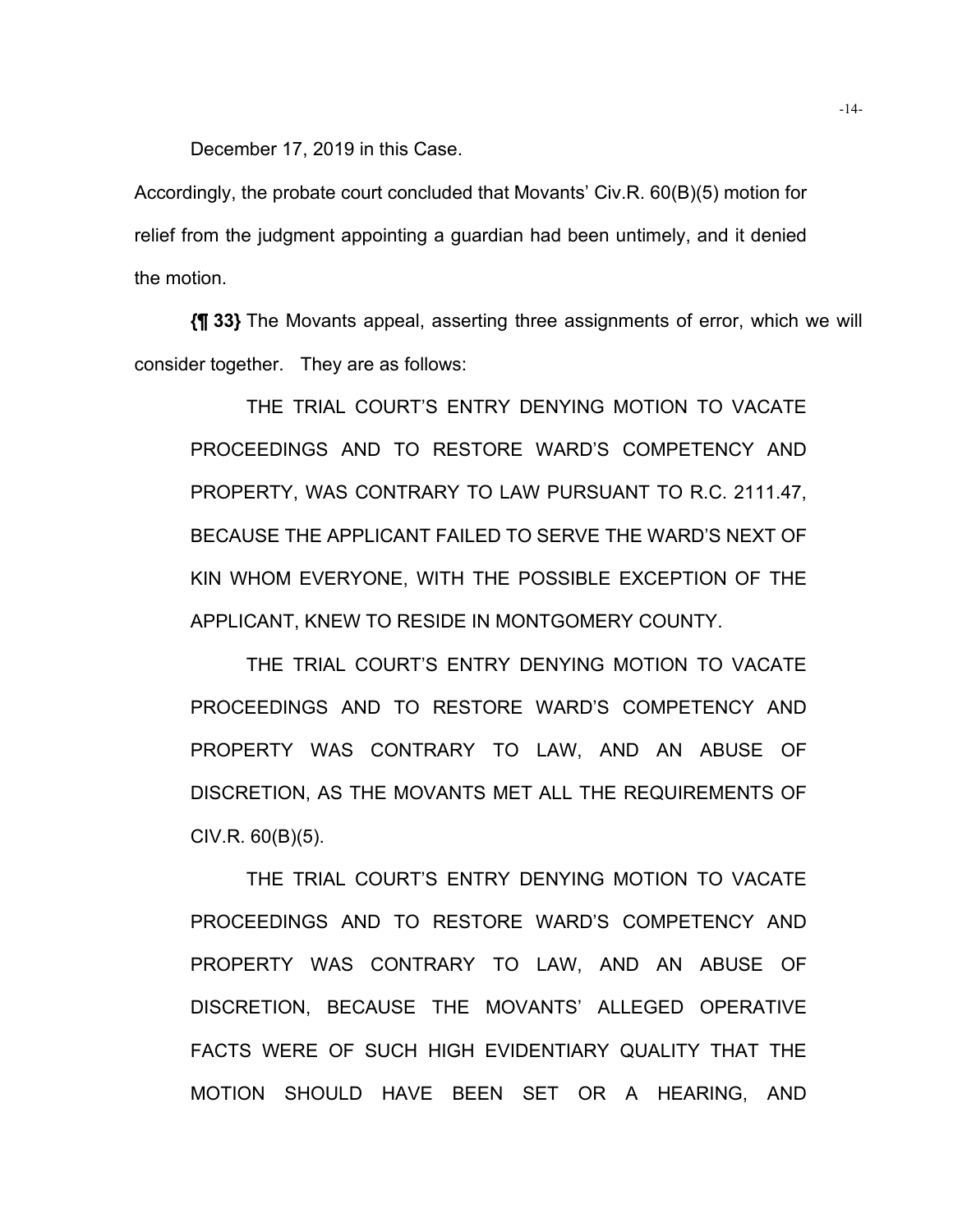## SUBSEQUENTLY GRANTED.

**{¶ 34}** Movants argue that the probate court "may have lost sight of the fact that we were in the midst of a global pandemic," noting that the Supreme Court of Ohio had tolled all applicable statutes of limitations to July 30, 2020. Movants point out that on December 16, 2020, the Court then extended the tolling of all applicable statutes of limitations for an additional 90 days, to March 16, 2021. According to Movants, the probate court "acknowledged and was compelled by law to abide by" all of the Supreme Court's orders in this regard.

**{¶ 35}** Movants further assert that the expiration of the one year period within which to file the Civ.R. 60(B) motion to vacate the entry appointing Sperry as guardian was on March 16, 2022. They reason that the tolling period expired on or about March 16, 2021, and they then had an additional year within which to file their 60(B) motion. Movants also argue that, because the trial court was without jurisdiction to appoint Sperry as guardian, its judgment was "void ab initio" and "impeachable without regard to any time frame."

**{¶ 36}** In their first assignment of error, Movants assert that a "reasonable search" to ascertain Baker's next of kin would have revealed that Donald L. Baker and Carolyn Williams were his next of kin and that they resided in Montgomery County, Ohio, and that service of next of kin known to reside in Ohio is mandatory. Movants argue that R.C. 2111.04(A) "places a duty upon the probate court to cause written notice of the hearing on the application for appointment to be served on the next of kin," citing *In re Guardianship of Norman Baker*, 5th Dist. Fairfield No. 00065, 2008-Ohio-5079. Movants argue that, pursuant to R.C. 2111.01(E), the probate court must look to R.C. 2105.06 to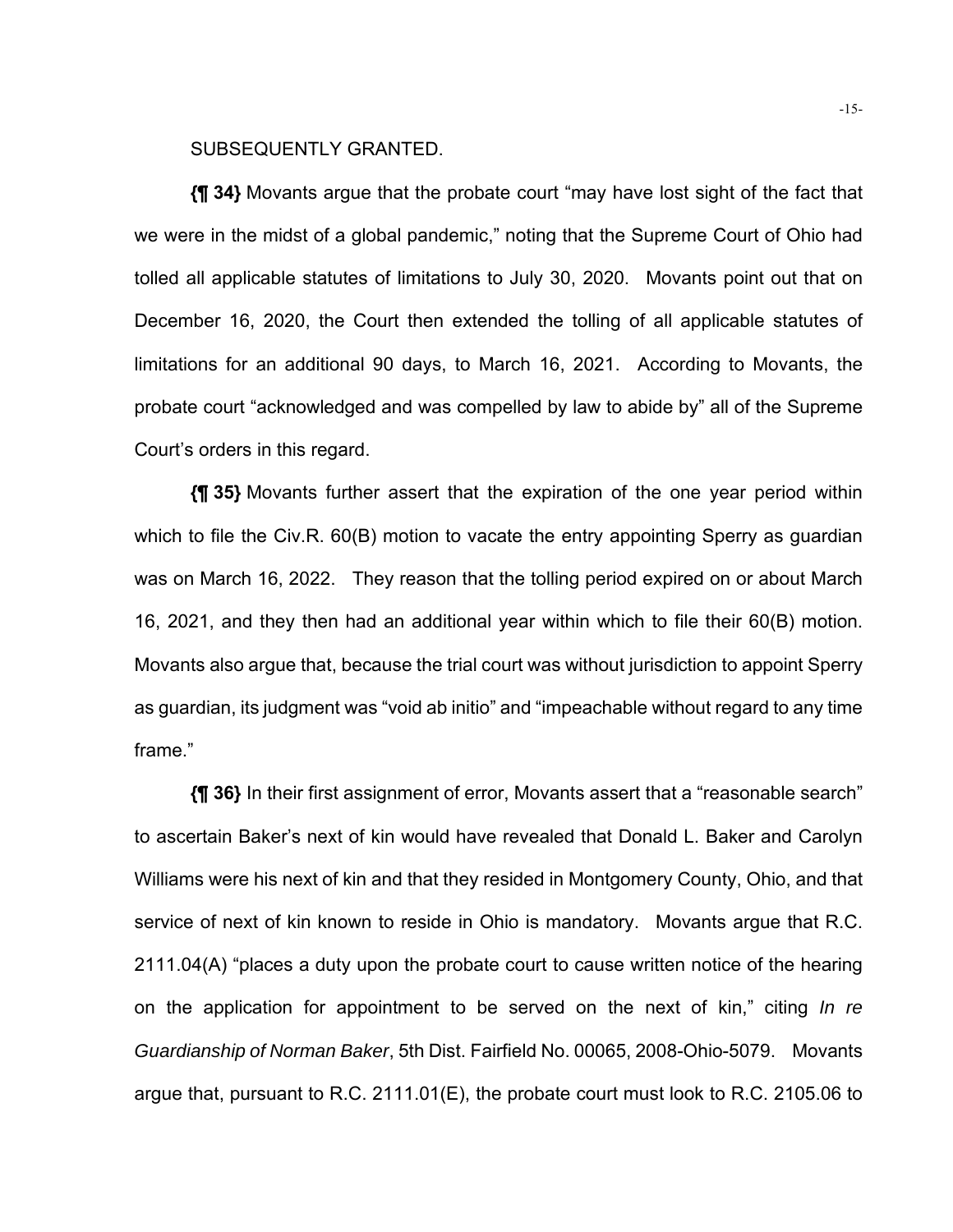determine the next of kin of the proposed ward, and that Pamela Everhart was not Baker's next of kin.

**{¶ 37}** Movants further argue that the letters of appointment were improperly issued, and the proceedings "should be set aside" pursuant to R.C. 2111.47, which is "designed to prevent individuals from profiting and preying on the elderly and infirm by getting some 'trumped-up' statement of expert evaluation and attaching it to an application for the appointment of a guardian." They assert that they "are quite certain that this is exactly what occurred" in this case, because Baker "is of very sound mind." Movants assert that Baker is "locked up in nursing home" and has been "deprived of his liberty and property without due process."

**{¶ 38}** Movants assert that their motion was filed in a reasonable time because the judgment entry appointing the guardian was a "nullity." In addition, they point out that R.C. 2111.47 does not have a time frame for setting aside a judgment appointing a guardian. They contend that the probate court's "requirement that a motion filed pursuant to R.C. 2111.47 be filed within a reasonable time, is an impermissible augmentation of the statute." Further, Movants argue that the court's reference to Case No. 2020 MSC 119 "is a bit bizarre"; they argue that, if the proceedings to appoint the guardian were a nullity, the guardian's attempt to sell Baker's land would also be a nullity.

**{¶ 39}** In their second assignment of error, Movants assert that the probate court's decision was contrary to law and an abuse of discretion, because the Movants met all the requirements of Civ.R. 60(B)(5), including having a meritorious defense, because service of notice pursuant to R.C. 2111.04 was a condition precedent to the appointment of a guardian. Movants also direct our attention to R.C. 2111.03, which addresses an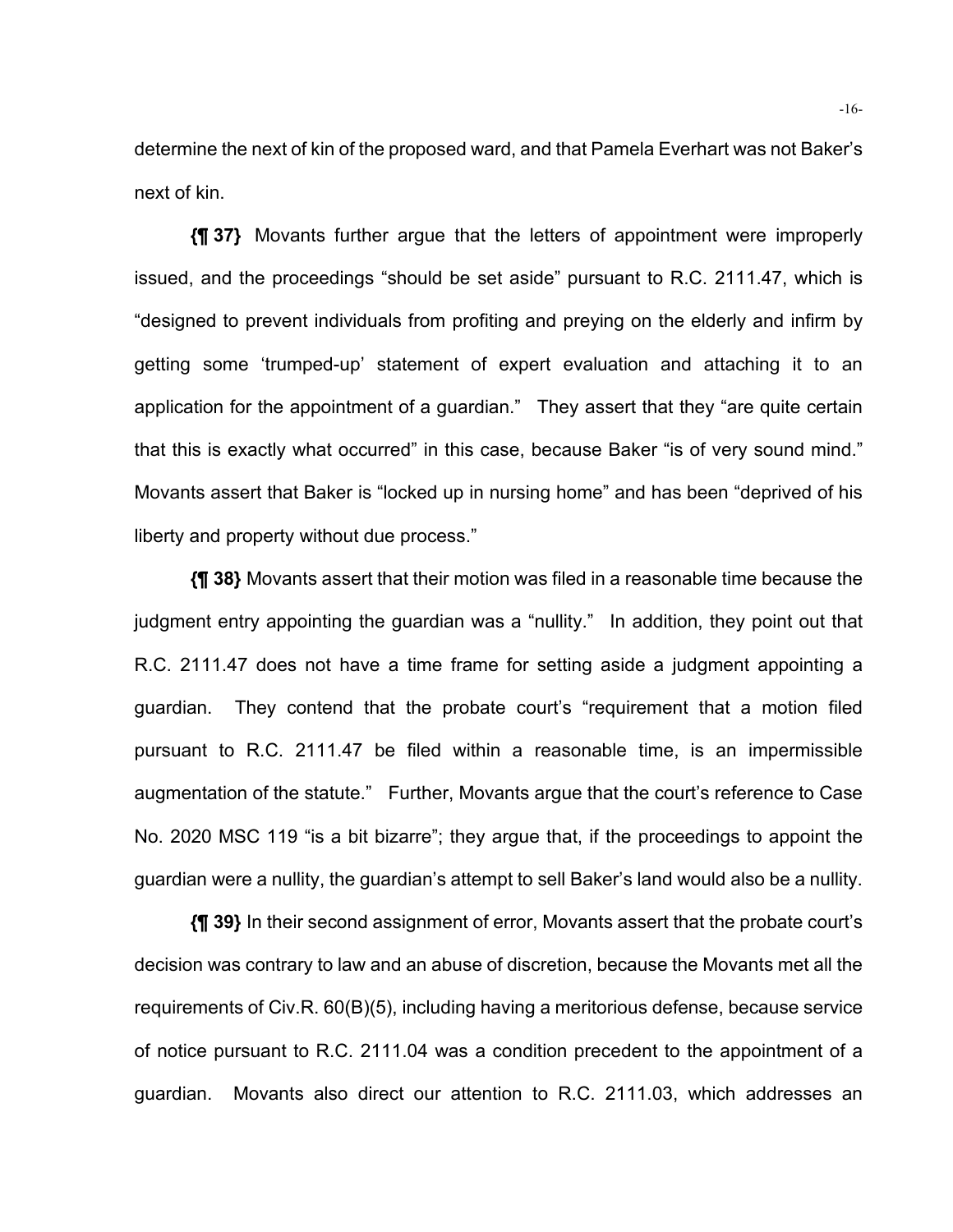application to appoint a guardian, and assert that the form of notice used by Sperry to provide notice "was reasonably calculated to reach no one." Movants suggest that Sperry, "being an attorney, \* \* \* committed 'fraud upon the court' by failing to use his skills and training to ascertain the next of kin" of Baker and by submitting of a "false oath" to the court.

**{¶ 40}** Finally, in their third assignment of error, Movants argue that their affidavits clearly demonstrated that Sperry "failed to conduct a diligent search" to ascertain the names and addresses for Baker's next of kin and that their motion to vacate should have been set for trial, "as the Magistrate promised to do at the hearing held on 5/24/21."1

**{¶ 41}** Sperry responds that Movants have failed to explain their "substantial delay" in contesting his appointment as guardian, "during which the purported 'attorney-in-fact' seemingly ignored his principal." Sperry asserts that, the day before closing on the sale of Baker's property, Bryant attempted to transfer the property to himself with an unrecorded power of attorney, then changed the locks, causing Sperry to incur further expense in maintaining the property and commencing quiet title proceedings, without benefit of the use and enjoyment of the property.

**{¶ 42}** Sperry directs our attention to *In re Guardianship of Reed*, 10th Dist. Franklin No. 09AP-720, 2010-Ohio-345. He argues that, despite his efforts, he "was unaware of the existence of the [Movants] at the time of the application and appointment." Sperry asserts that Movants argue that he "*should have known* (not knew)" of their existence at the time of the application and appointment, because a Google search would have revealed Baker's next of kin, but Sperry argues that "a Google search for Steven

 $1$  A transcript of the pretrial conference is not part of our file.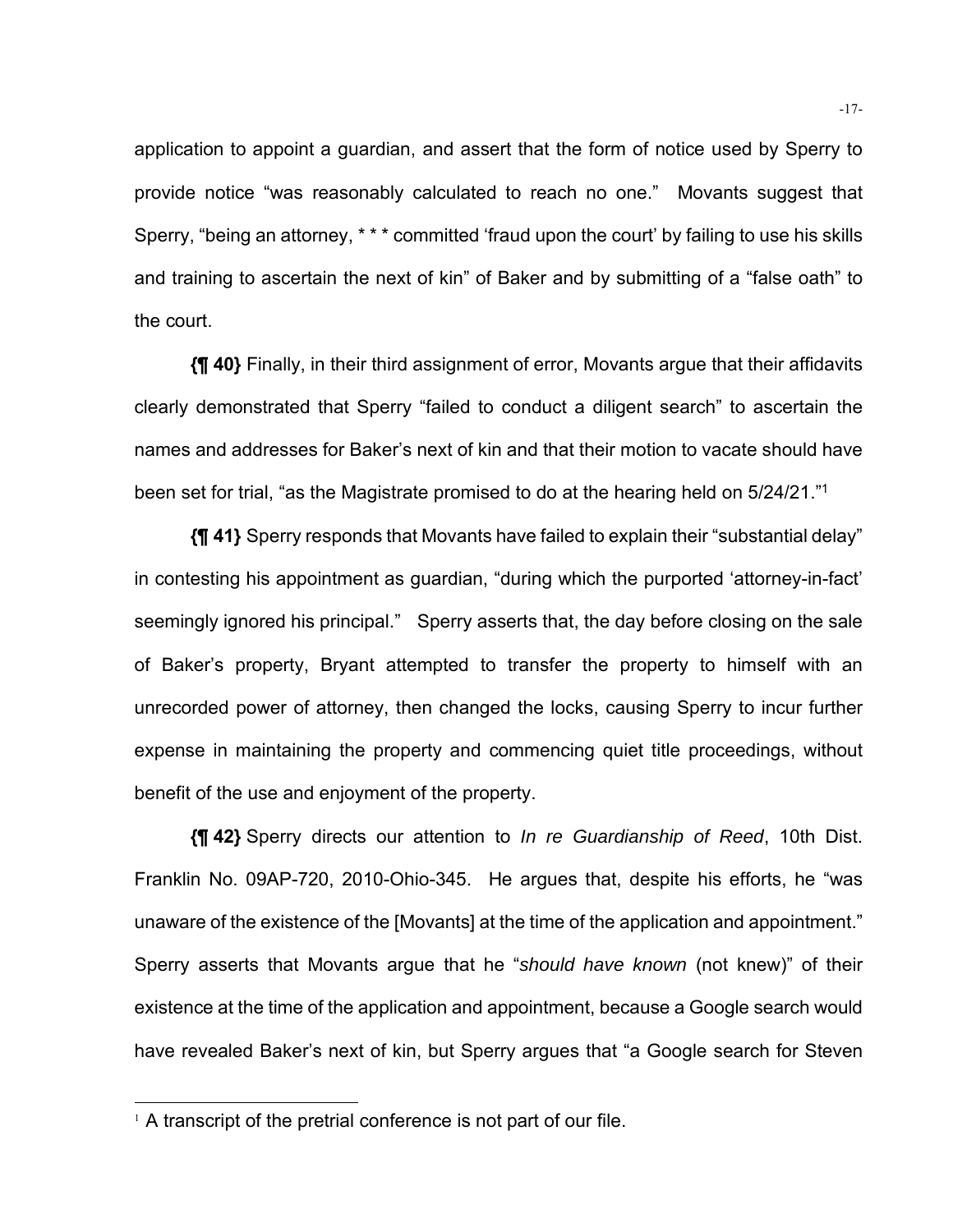Baker does not reveal the results sworn to by Ms. Wingard." Sperry asserts that the probate court considered the evidence presented by Movants, "judged its credibility," reconciled conflicts to the extent that any evidentiary conflicts existed, and found that he (Sperry) had conducted "a reasonable search and notified known next of kin."

**{¶ 43}** Sperry contends that the probate court did not find Movants' "request for relief under R.C. 2111.04 and R.C. 2111.47 was not brought within a reasonable time, but rather, that their request for relief under Civ.R. 60(B) was untimely."

**{¶ 44}** As to Movants' second assignment of error, Sperry argues that, in finding that they lacked a meritorious defense and were not entitled to Civ.R. 60(B) relief, the probate court found Movants' statutory notice argument unpersuasive and that they had actual notice as early as March 2020, because they were served by certified mail and publication in the related Land Sale Action in Case No. 2020 MSC 119. It further found their request untimely because they waited 14 months past receiving actual notice to file their Civ.R. 60(B) motion. Sperry asserts that Movants were not entitled to the extraordinary relief provided by Civ.R. 60(B)(5).

**{¶ 45}** Sperry also contends that he met with Donald on February 18, 2020, "and provided legal and actual notice of the proceedings." He asserts that he was not aware of Bryant's existence "until just before he maliciously attempted to steal Steven Baker's property (the first time)" by using his unrecorded power of attorney the day before the closing in the related land sale action.

**{¶ 46}** With respect to the Ohio Supreme Court's COVID-19 tolling order, Sperry contends that Movants' assertion that the order negated the untimeliness of their request for relief was not presented in the trial court and therefore has been waived on appeal;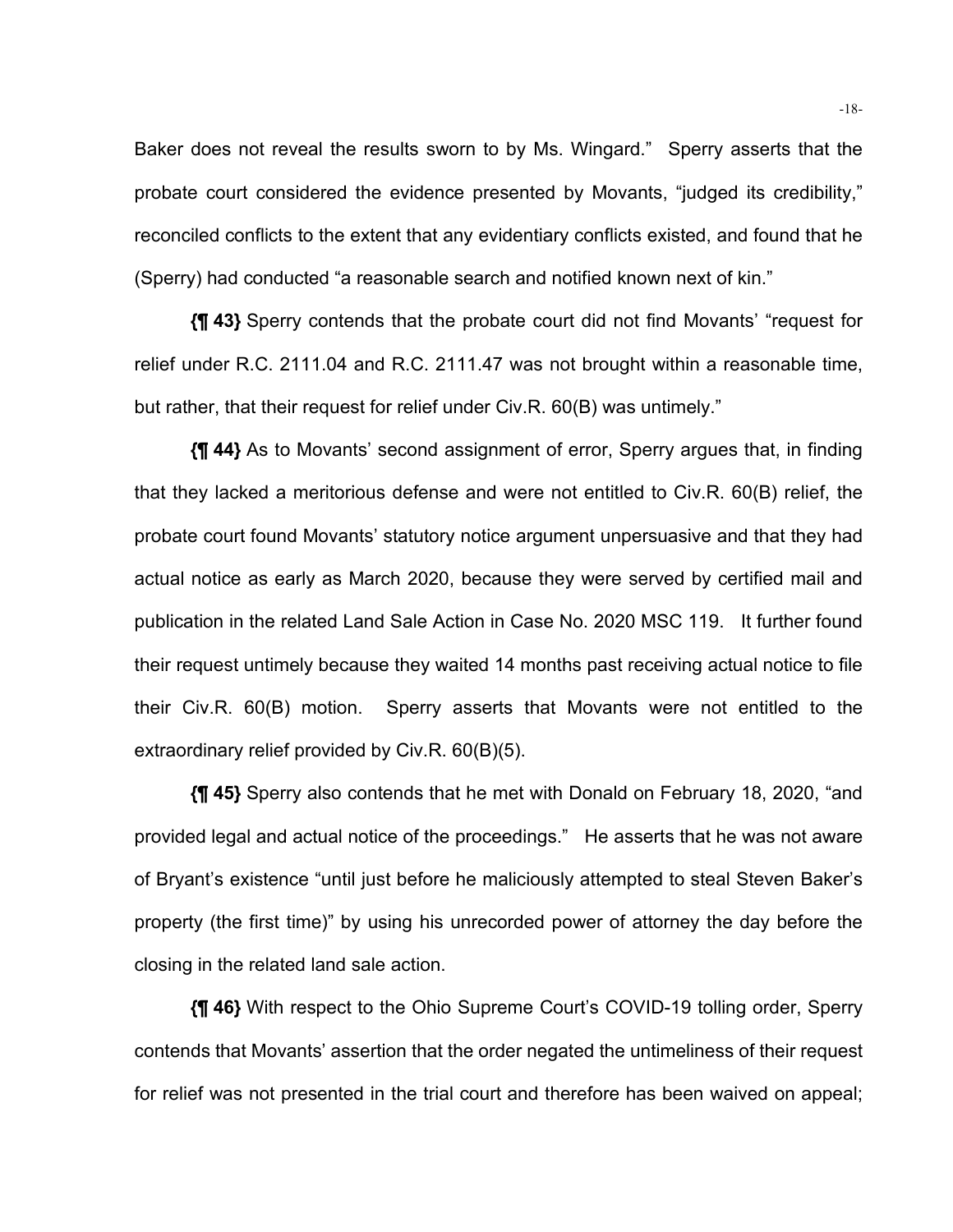moreover, even assuming the argument was not waived, he argues that it is meritless. According to Sperry, Movants could have filed their motion for relief during the time period that they "managed to unlawfully transfer Steven Baker's property to themselves."

**{¶ 47}** Finally, regarding Movants' third assignment of error, Sperry argues that Movants were not entitled to an evidentiary hearing. He notes that they failed to provide a transcript of the magistrate's alleged promise to hold a trial on their motion and that this Court must therefore presume the regularity of the proceedings in the probate court. Sperry asserts that Movants' motion rests "in whole, upon their position that next of kin was not properly served notice before the undersigned was appointed as guardian," but that they "failed to demonstrate their entitlement to a hearing."

**{¶ 48}** In reply, Movants argue that Sperry "received constructive and legal notice" of Baker's next of kin, and it was contrary to law and an abuse of discretion for the trial court to deny Movants' motion, which was filed pursuant to R.C. 2111.47. They further argue that their Civ.R. 60(B) motion was filed in a timely manner in light of COVID-19 and the tolling of time requirements, and this issue was "properly preserved for appeal."

**{¶ 49}** In a section entitled "Statement of Additional Facts," Movants assert that on Next of Kin Form 15.0, Sperry "did not specify" the name of Baker's deceased sibling, the death of whom caused Pamela Everhart to become his next of kin, "and we now know that she was not the Ward's next of kin at all," because Everhart's mother, Carolyn Williams, "was alive at the time Sperry filed his application." Movants assert that Sperry's statement in his Affidavit Search for Address that he had attempted to find Everhart by "asking relatives and next of kin of the person to be served" was "a lie." Movants also assert that a Google search of "Steven Baker" and the Rockport address revealed that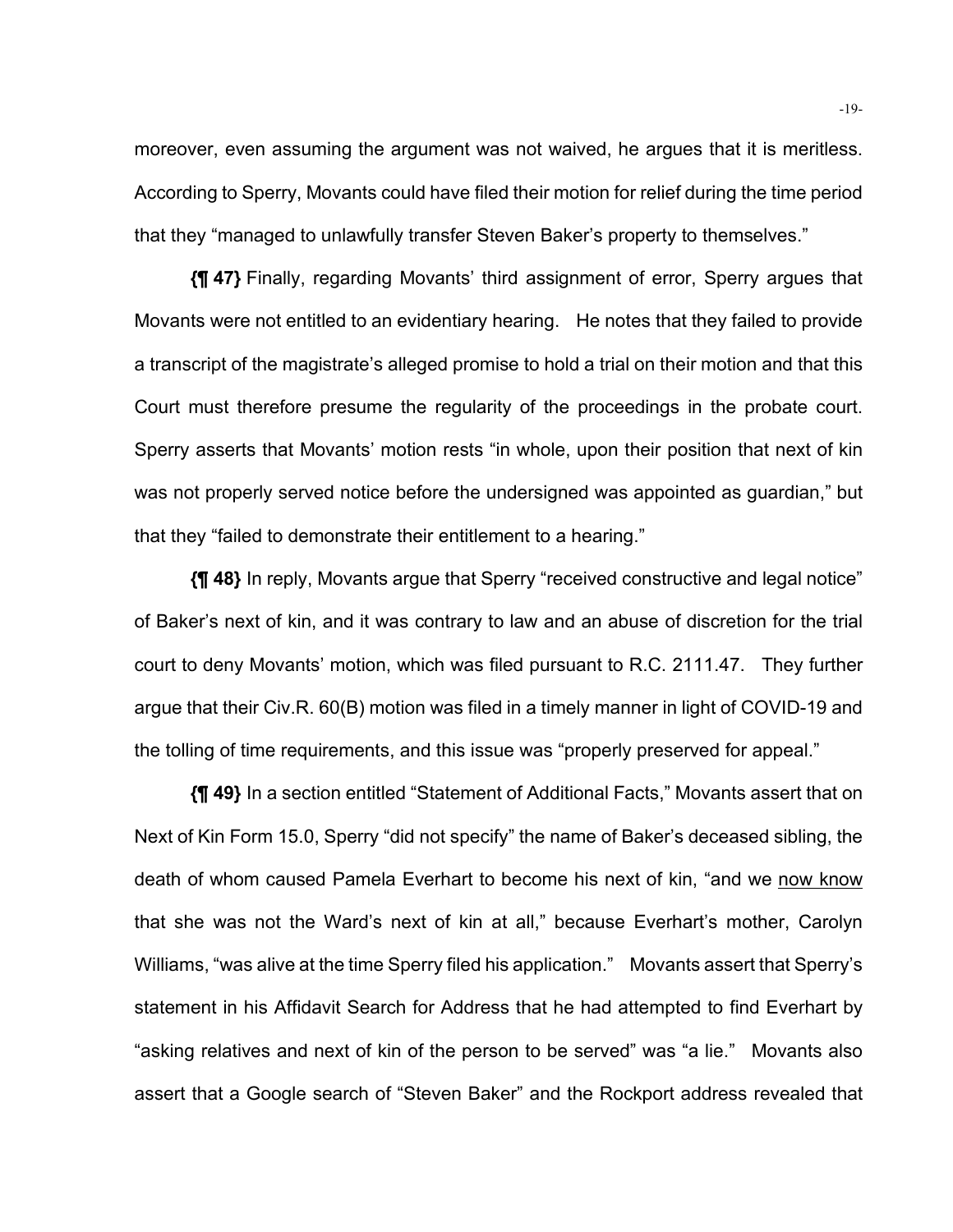"one 'Susie Baker' or 'Susie Weaver' had previously lived at this address," and Susie (Baker) Weaver's obituary, which was attached to their motion to vacate, stated that she was survived by her son, Steven Baker. Movants assert that the obituary was a "matter of public record" and thus admissible under the rules of evidence. According to Movants, Sperry was "on notice" of the obituary and thus on notice of Baker's next of kin. Movants assert that *Reed,* 10th Dist. Franklin No. 09AP-720, 2010-Ohio-345, cited by Sperry, is distinguishable.

**{¶ 50}** Movants assert that Sperry should have been required to "reveal who died" to make Everhart, the person listed on the next of kin form, Baker's next of kin. They also assert that, pursuant to R.C. 2111.01(E), the probate court should have looked to R.C. 2105.06 to determine the next of kin. Movants argue that Sperry filed his Affidavit Search of Address in lieu of the mandatory notice provisions contained in R.C. 2111.04(A)(2), and that the affidavit, as written and signed, was "utterly irrelevant, as it does not state the identity of the Ward's next of kin known to reside in Ohio."

**{¶ 51}** Movants assert that, pursuant to the definition of "constructive knowledge" in *Black's Dictionary*, Sperry knew that Everhart was not Baker's next of kin and that his siblings, Donald and Carolyn, were his next of kin and resided in Ohio; "[a]fter all, they lived just around the corner." Movants assert that, with proper notice, they would have contested Sperry's Application and would have had the opportunity to supply their own statement of expert evaluation, showing that Baker was competent.

**{¶ 52}** Finally, Movants argue that they met the requirements of Civ.R. 60(B). They assert that their meritorious defense was that they had not been served with notice of Sperry's application as is required by law, that they were entitled to relief pursuant to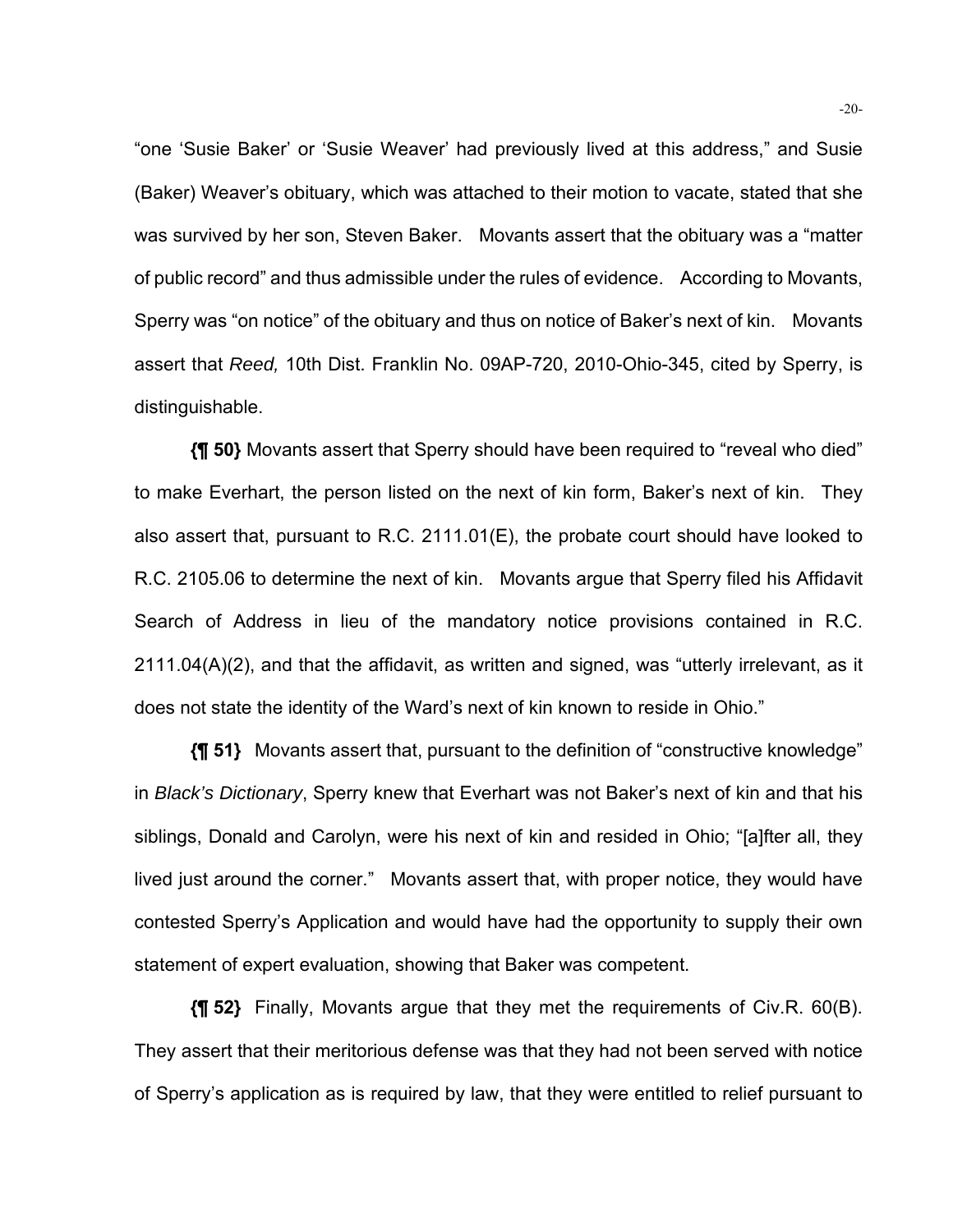Civ.R. 60(B)(5) in light of Sperry's misconduct in knowingly failing to serve Baker's next of kin in Ohio and representing that they could not be found. According to Movants, Sperry would not have been appointed as guardian by the court if he (Sperry) had "honestly represented" that he did not consult or attempt to serve Baker's next of kin. Finally, Movants assert that the COVID-19 tolling orders gave them an additional one year within which to file a motion pursuant to Civ.R. 60(B)(5), and additionally, a motion filed pursuant to Civ.R.60(B)(5) does not need to be filed within the one year limitation period, but must simply be filed within a reasonable time. According to Movants, the motion was filed within a reasonable time from Donald's discovery of Sperry's application.

**{¶ 53}** As discussed below, we conclude that the probate court did not abuse its discretion in denying Movants' motion to vacate; Sperry complied with R.C. 2111.04, the letters of appointment were not improperly issued, and Movants lacked a meritorious defense entitling them to relief under Civ. R. 60(B).

**{¶ 54}** R.C. 2111.02(A) provides: "If found necessary, a probate court on its own motion or on application by any interested party shall appoint \* \* \* a guardian of the person, the estate, or both, of a minor or incompetent, provided the person for whom the guardian is to be appointed is a resident of the county or has a legal settlement in the county. \* \* \*"

**{¶ 55}** A probate court's decision regarding the appointment or removal of a guardian will not be reversed absent an abuse of discretion. *Reed,* 10th Dist. Franklin No. 09AP-720, 2010-Ohio-345, at ¶ 8; *In re Guardianship of Keane,* 7th Dist. Carroll No. 19 CA 0934, 2020-Ohio-1105, ¶ 65. An abuse of discretion connotes more than an error of law or judgment; it implies that the court's attitude was unreasonable, arbitrary or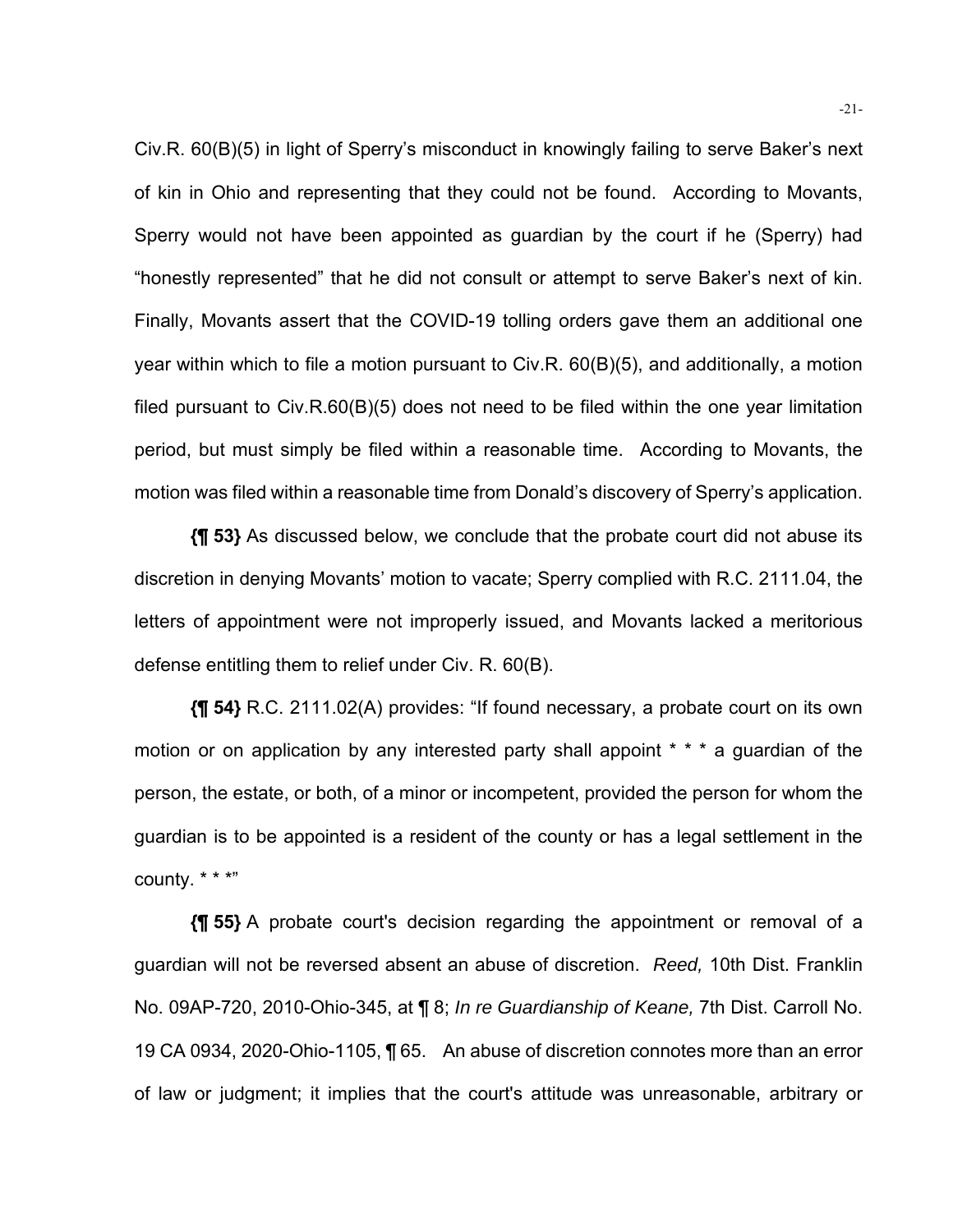unconscionable. *Blakemore v. Blakemore*, 5 Ohio St.3d 217, 450 N.E.2d 1140 (1983).

**{¶ 56}** Pursuant to R.C. 2111.03(D)(3), an application for the appointment of a guardian for an incompetent must contain, among other things, the "[n]ame, degree of kinship, age, and address of the next of kin of the alleged incompetent." R.C. 2111.04, the notice statute, states: "In the appointment of the guardian of an incompetent, notice shall be served as follows:  $* * * (b)$  Upon the next of kin of the person for whom appointment is sought who are known to reside in this state." R.C. 2111.04(A)(2).

**{¶ 57}** Pursuant to R.C. 2111.01(E), " '[n]ext of kin' means any person who would be entitled to inherit from a ward under Chapter 2105. of the Revised Code if the ward dies intestate." R.C. 2105.06, the statute of descent and distribution, determines a proposed ward's next of kin in part as follows:

When a person dies intestate having title or right to any personal property, or to any real estate or inheritance, in this state, the personal property shall be distributed \* \* \* in the following course:

\* \* \*

(G) \* \* \* [I]f there is no spouse, no children or their lineal descendants, and no parent surviving, to the brothers and sisters, whether of the whole or of the half blood of the intestate, or their lineal descendants, per stirpes \* \* \*.

**{¶ 58}** R.C. 2111.47 provides:

Upon reasonable notice to the guardian, to the ward, and to the person on whose application the appointment was made, and upon satisfactory proof that the necessity for the guardianship no longer exists or that the letters of appointment were improperly issued, the probate court shall order that the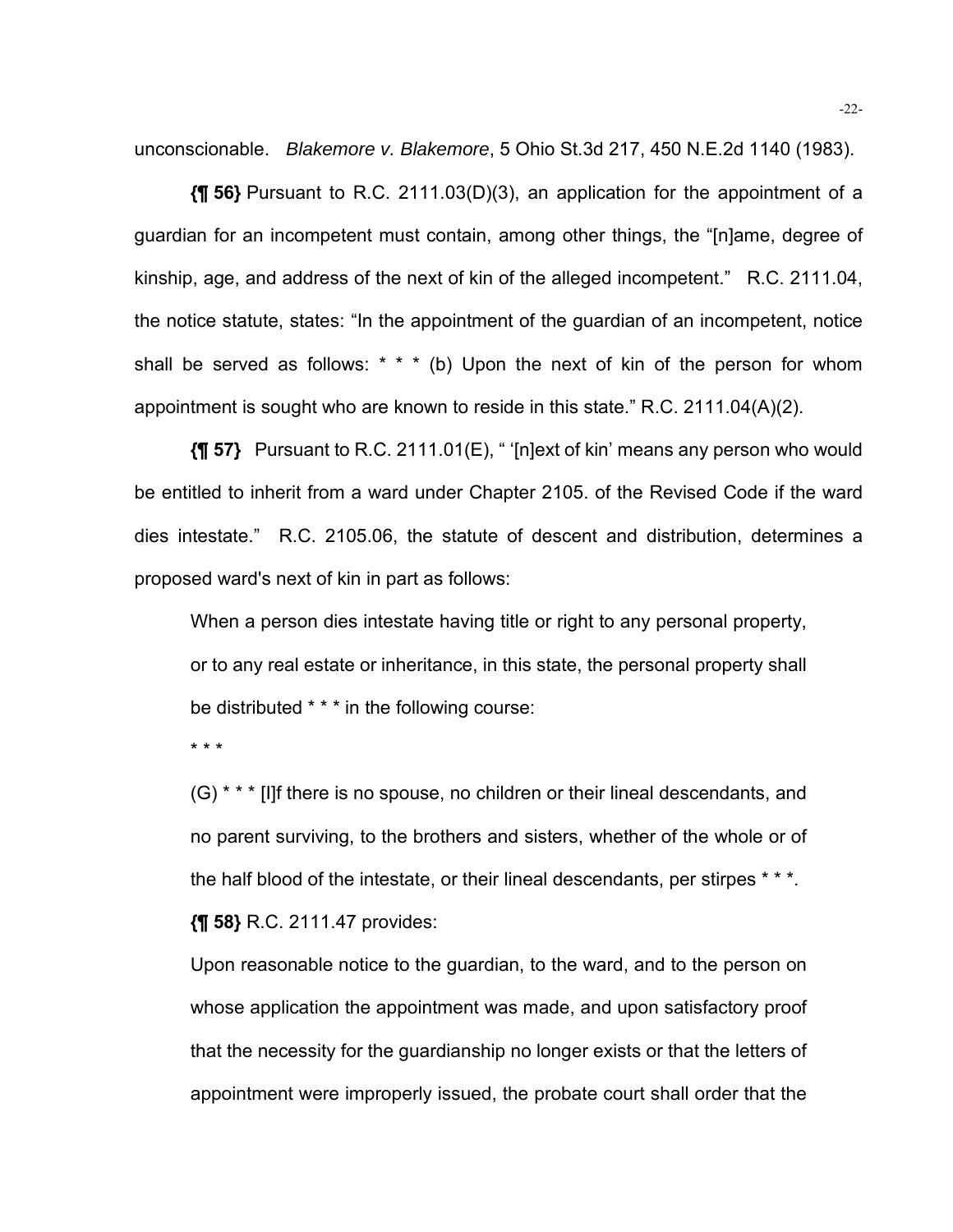guardianship of an incompetent terminate and shall make an appropriate entry upon the journal. Thereupon the guardianship shall cease, the accounts of the guardian shall be settled by the court, and the ward shall be restored to the full control of the ward's property as before the appointment. Such entry terminating the guardianship of an incompetent person shall have the same effect as a determination by the court that such person is competent.

**{¶ 59}** In *In re Guardianship of Norman Baker,* 5th District Fairfield No. 07CA00065, 2008-Ohio-5079, ¶ 38, the court determined that R.C. 2111.04 "in unambiguous terms requires service of notice of the hearing upon only (1) the proposed ward and (2) the next of kin determined by application of the statute of descent and distribution."

**{¶ 60}** The following is well-settled:

 "To prevail on a motion brought under Civ.R. 60(B), the movant must demonstrate that: (1) the party has a meritorious defense or claim to present if relief is granted; (2) the party is entitled to relief under one of the grounds stated in Civ.R. 60(B)(1) through (5); and (3) the motion is made within a reasonable time, and, where the grounds of relief are Civ.R. 60(B)(1), (2) or (3), not more than one year after the judgment, order or proceeding was entered or taken." *GTE Automatic Elec., Inc. v. ARC Industries, Inc.*, 47 Ohio St.2d 146, 351 N.E.2d 113 (1976), paragraph two of the syllabus. These requirements are "independent and in the conjunctive, not the disjunctive." *Id.* at 151, 351 N.E.2d 113.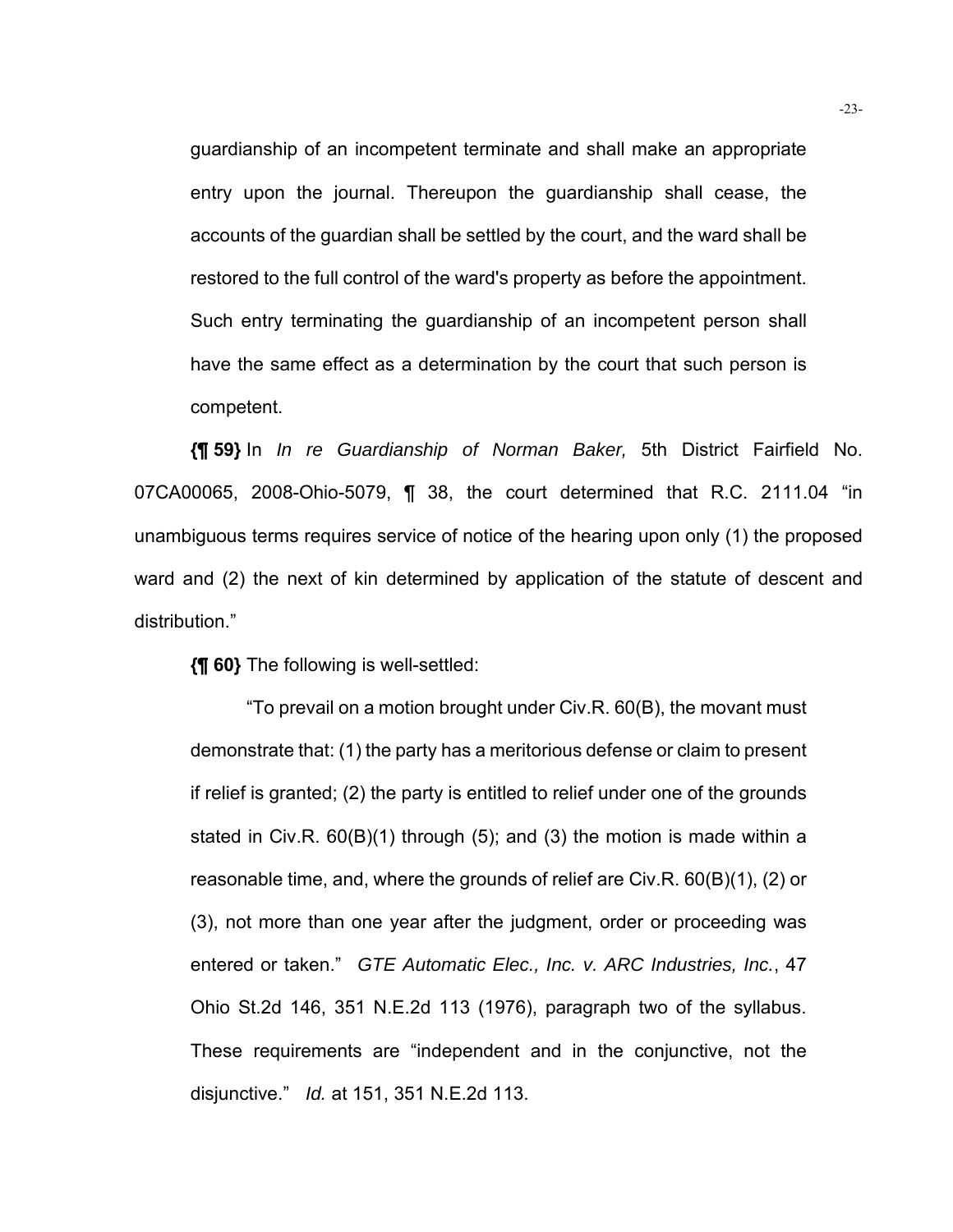"Civ.R. 60(B)(5) is intended as a catch-all provision reflecting the inherent power of a court to relieve a person from the unjust operation of a judgment, but it is not to be used as a substitute for any of the other more specific provisions of Civ.R. 60(B)." *Caruso-Ciresi, Inc. v. Lohman*, 5 Ohio St.3d 64, 448 N.E.2d 1365 (1983), paragraph one of the syllabus. Moreover, "[t]he grounds for invoking Civ.R. 60(B)(5) should be substantial." *Id.* at paragraph two of the syllabus. This section of the rule "is only to be used in an extraordinary and unusual case when the interests of justice warran[t] it." *Adomeit v. Baltimore*, 39 Ohio App.2d 97, 105, 316 N.E.2d 469 (8th Dist.1974).

"In an appeal from a Civ.R. 60(B) determination, a reviewing court must determine whether the trial court abused its discretion. \* \* \* An abuse of discretion connotes conduct which is unreasonable, arbitrary, or unconscionable." *State ex rel. Russo v. Deters*, 80 Ohio St.3d 152, 153, 684 N.E.2d 1237 (1997), citing *State ex rel. Edwards v. Toledo City School Dist. Bd. of Edn.*, 72 Ohio St.3d 106, 107, 647 N.E.2d 799 (1995). \* \* \*

*Worthington v. Administrator, Bur. of Workers' Comp.*, 2021-Ohio-978, 169 N.E.3d 735, ¶ 17-19 (2d Dist.).

**{¶ 61}** "If the movant fails to allege operative facts, the trial court may deny the motion without a hearing. Conversely, if grounds for relief under Civ.R. 60(B) are apparent on the face of the record, the trial court may grant Civ.R. 60(B) relief, as a matter of law, without a hearing." *UBS Real Estate Securities, Inc. v. Teague*, 191 Ohio App.3d 189, 2010-Ohio-5634, 945 N.E.2d 573, ¶ 35 (2d Dist.).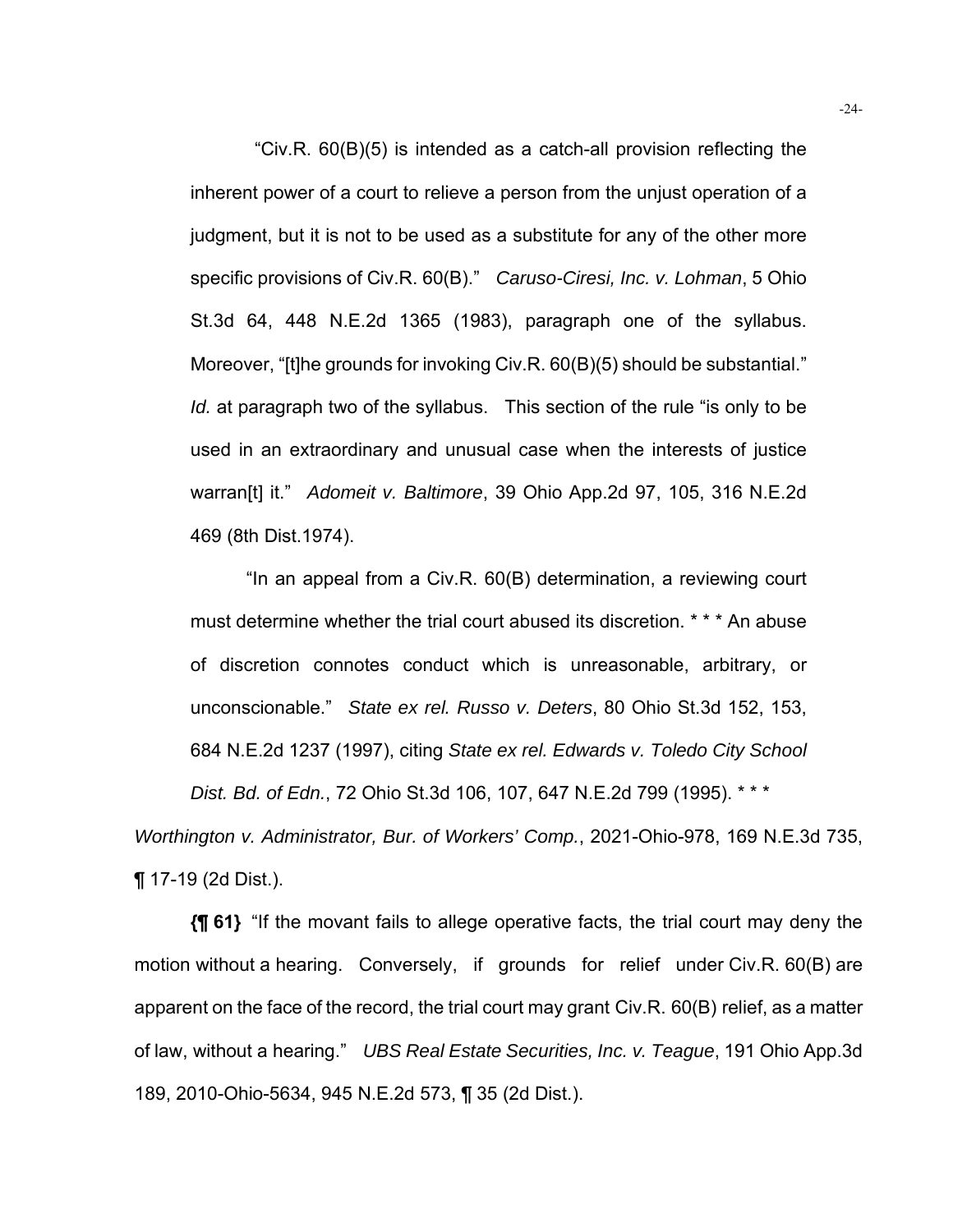**{¶ 62}** In *Reed*, 10th Dist. Franklin No. 09AP-720, 2010-Ohio-345, Michael Juhola filed an application to be appointed the guardian of Mary Reed's person, and the probate court appointed him as guardian. *Id*. at ¶ 3-4. Reed had resided at the Isabelle Ridgway Care Center in Columbus, Ohio, since February 2007, and her daughter, Virginia Crump, the appellant, resided in Marion, Ohio. *Id*. at ¶ 2. Crump filed a motion to set aside the appointment of Juhola because she had not received notice of the application, but a magistrate found that Juhola did not know of Crump as the ward's next of kin residing in this state *at the time he filed his application for guardianship*, and thus had met the applicable notice requirement. *Id*. at ¶ 5. Crump's objections were overruled by the probate court.

**{¶ 63}** Crump argued on appeal that the appointment of the guardian had been contrary to law because Juhola had failed to comply with the notice requirement of R.C. 2111.04(A)(2)(b) by failing to notify her of the application. *Id.* at ¶ 9. The opinion discussed the evidence presented as follows:

 [Juhola] testified that he did not notify [Crump] of his guardianship application because he did not know of her existence until April 19, 2008, some four months after he filed the application. Loyce Scott, social services director at the [Ridgway Care] Center, testified that she gave [Juhola] the next-of-kin information that the Center had at the time [he] sought appointment as guardian. According to Scott, this information did not include [Crump's] name because the Center was not aware of [her] existence and relationship to the ward until mid-2008, and [Crump's] sister did not provide [Crump's] name as a relative of the ward when the ward was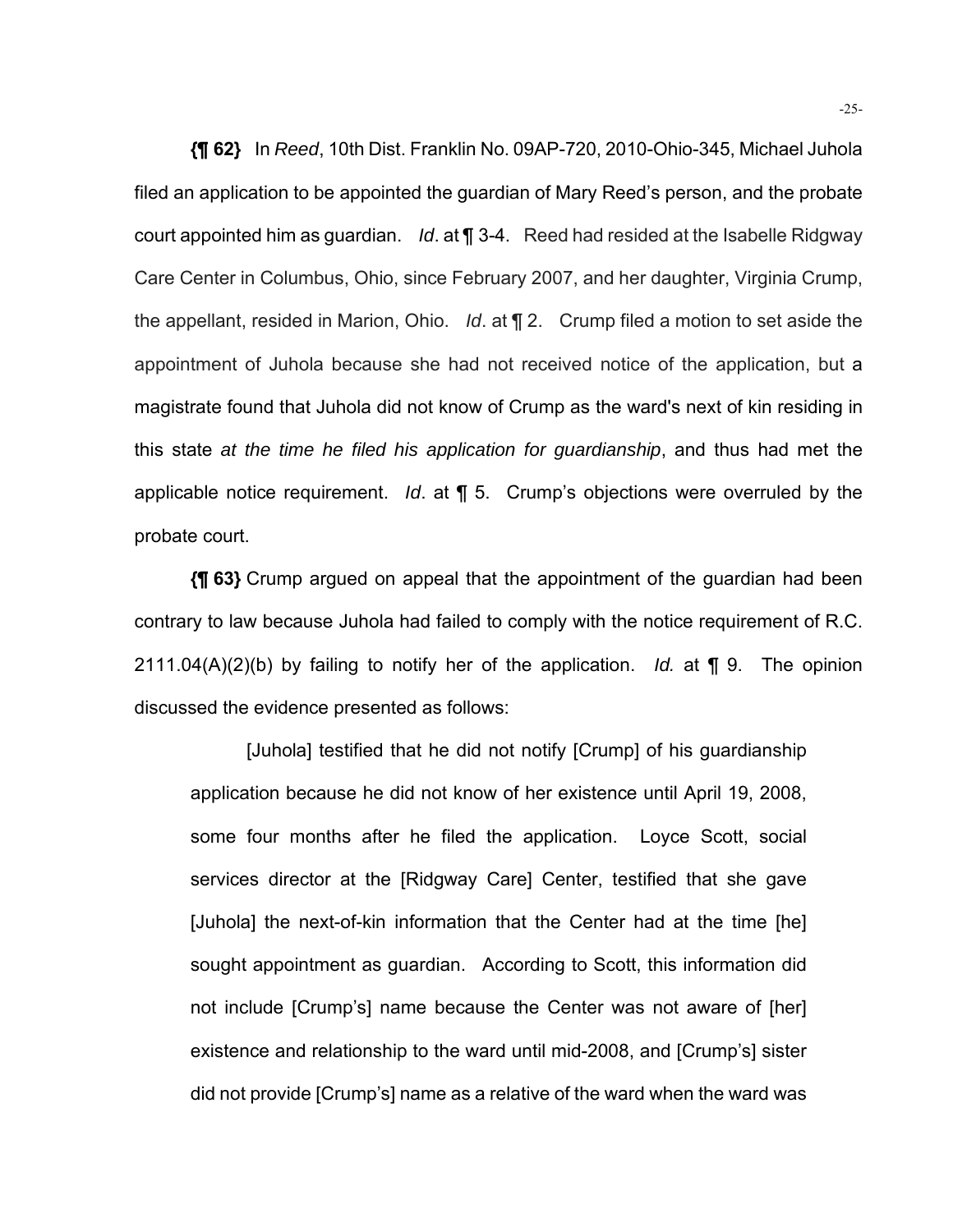admitted. Though [Crump] testified on direct examination that [Juhola] should have known of her existence because, when [Juhola] filed the application, [Crump] *was* listed as a next of kin in the Center's records, on cross-examination she volunteered that her first visit with the ward at the Center may not have been until mid-2008, after [Juhola] had been appointed guardian. Lucy Little [another sister] testified that she told the Center about [Crump] at some unspecified time before the ward was admitted.

 The trial court made a factual finding that [Juhola] complied with the statutory notice requirement because he did not know of [Crump's] existence as a next of kin residing in this state, nor should he have known. The evidence before the court was conflicting as to whether *the Center* knew of [Crump's] existence at the time [Juhola] filed his application for guardianship. But it was within the trial court's province to judge the credibility of the witnesses and reconcile conflicting testimony. *State ex rel. Petro v. Gold,* 166 Ohio App.3d 371, 850 N.E.2d 1218, 2006-Ohio-943, ¶ 82; *In re Guardianship of Florkey,* 4th Dist. No. 07CA22, 2008-Ohio-4994, ¶ 16.

 More importantly, however, the evidence was undisputed that *[Juhola]* did not know of [Crump's] existence until four months after he filed his application for guardianship, despite having checked with the Center, the source most likely, in the circumstances of this case, to possess the needed information. This evidence supports the probate court's finding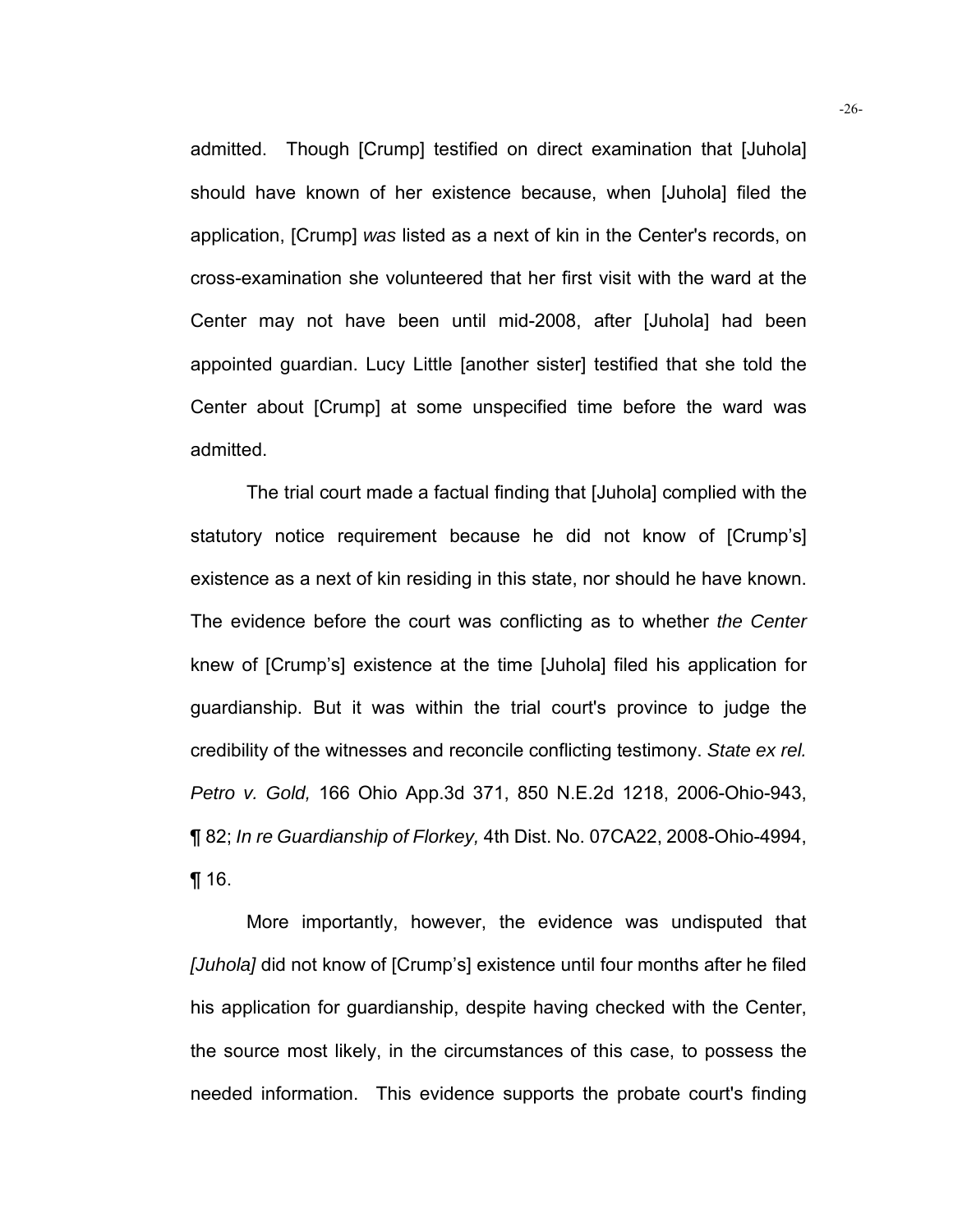that [Juhola] did not know of [Crump] as a next of kin of the ward residing in Ohio. Accordingly, it was well within the trial court's discretion to conclude that [Juhola] had complied with the notice requirement found in R.C. 2111.04(A)(2)(b).

*Id.* at ¶ 10-12.

**{¶ 64}** We similarly conclude that it was well within the probate court's discretion to conclude in this case that Sperry had complied with the notice statute. Sperry identified Everhart as Baker's only known next of kin, and he averred that he was unable to locate Everhart despite multiple efforts. We note that a search of the Montgomery County Auditor's website reflects that, at the time of Sperry's August 2019 application for guardianship, Baker was identified as the seller of the Rockport property, and Pamela Carter-Everhart was identified as the buyer, the conveyance having occurred on February 2, 2016. *See* Montgomery County Auditor website, https://www.mcrealestate.org/forms/ htmlframe.aspx?mode=content/home.htm (accessed September 1, 2021).<sup>2</sup>

**{¶ 65}** The probate court found:

To Guardian's knowledge, as demonstrated by Form 15.0 – Next of Kin of Proposed Ward, Amended Form 15.0 – Next of Kin of Proposed Ward, the Notices of Hearing for Appointment to Next of Kin, the Motion to Appoint Special Process Server, and Affidavit Search for Address filed in this Case, *at the time of the hearing* on Guardian's Application for

<sup>2</sup> The website further reflects that on September 12, 2019, the month after Sperry's application for guardianship, Pamela Carter-Everhart conveyed the property back to Baker. According to the website, on February 17, 2021, Baker conveyed the property to Bryant, and on June 24, 2021, Bryant conveyed the property to Wingard (all while Sperry was Baker's guardian).